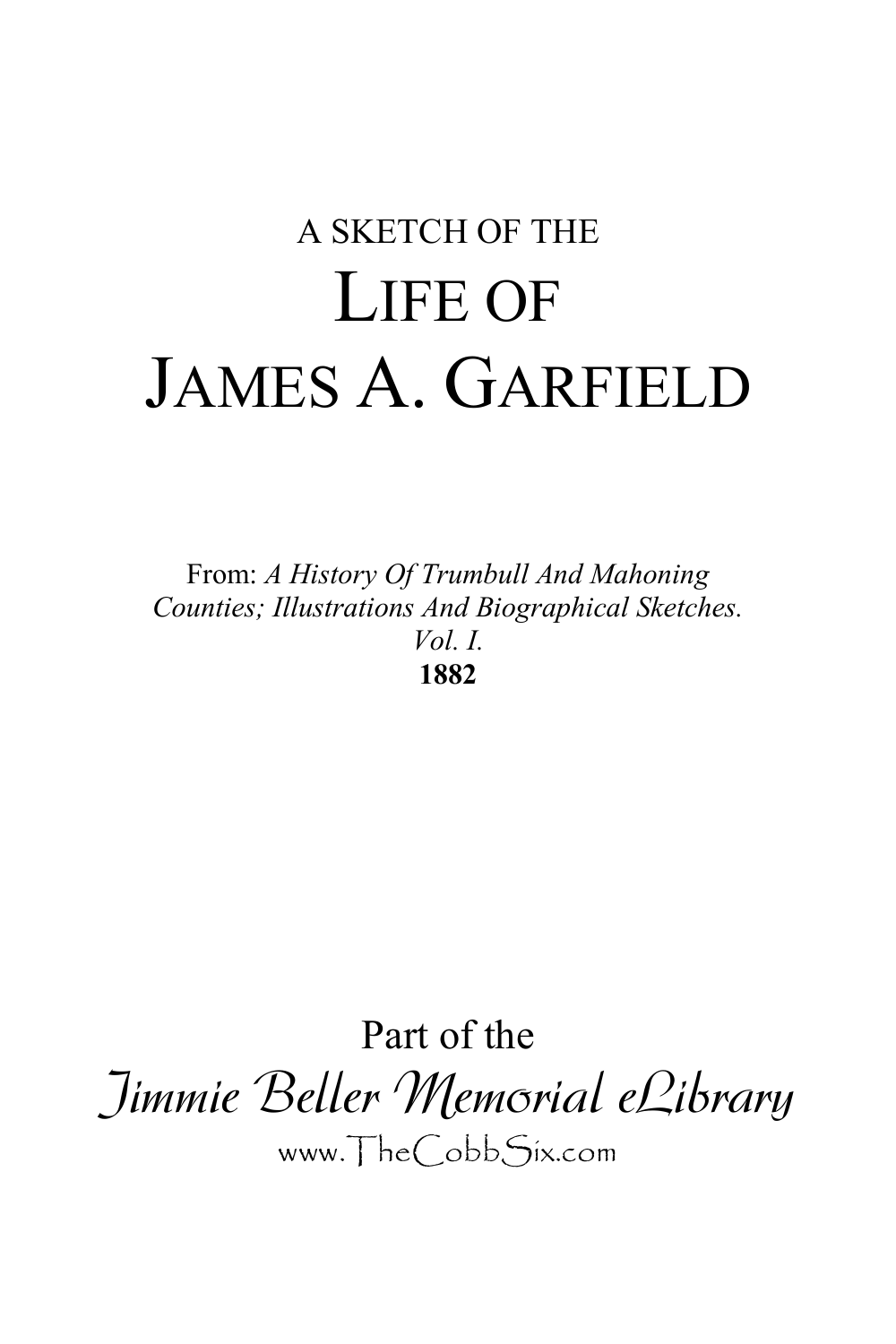# **HIS ANCESTORS AND BIRTHPLACE.**

On both his father's and his mother's side, General Garfield comes from a long line of New England ancestry. The first of the American Garfields was Edward, who came from Chester, England, to Massachusetts Bay as early as 1630, settled at Watertown, and died June 14, 1672, aged ninety-seven. One of the family, Abraham Garfield, a great uncle of General Garfield, was in the fight at Concord Bridge, and was one of the signers of the affidavits sent to the Continental Congress at Philadelphia to prove that the British were the aggressors in that affair, and fired twice before the patriots replied. After the Revolutionary War, several members of the family left Massachusetts and settled in Central New York. General Garfield's father, Abram Garfield, was born there in 1799. He lived there till his eighteenth year, when he went to Newburg, Ohio, and soon after settled near Zanesville. He was a tall, robust young fellow, of very much the same type as his famous son, but a handsomer man, according to the verdict of his wife. He had a sunny, genial temper, like most men of great physical strength, was a great favorite with his associates, and was a natural leader and master of the rude characters with whom he was thrown in his forest-clearing work and his later labors in building the Ohio canal. His education was confined to a few terms in the Worcester district school, and the only two specimens of his writing extant show that it was not thorough enough to give him much knowledge of the science of orthography. He was fond of reading, but the hard life of a poor man in a new country gave him little time to read books, if he had had the money to buy them. The weekly newspapers and a few volumes borrowed from neighbors formed his intellectual diet.

On the 3rd of February, 1819, Abram Garfield and Eliza Ballou were married in the village of Zanesville by a justice of the peace named Richard H. Hogan. The bridegroom lacked nine months of being twenty-one years of age, and the bride was only eighteen. Eliza Ballou's father was a cousin of Hosea Ballou, the founder of Universalism in this country. Eliza was born in 1801. The Ballous are of Huguenot origin, and are directly descended from Maturin Ballou, who fled from France on the revocation of the edict of Nantes, and with other French Protestants joined Roger Williams' colony in Rhode Island, the only American colony founded on the basis of full religious liberty. The gift of eloquence was undoubtedly derived by General Garfield from the Ballous, who were a race of preachers.

The newly wedded pair went to Newburg, Cuyahoga county,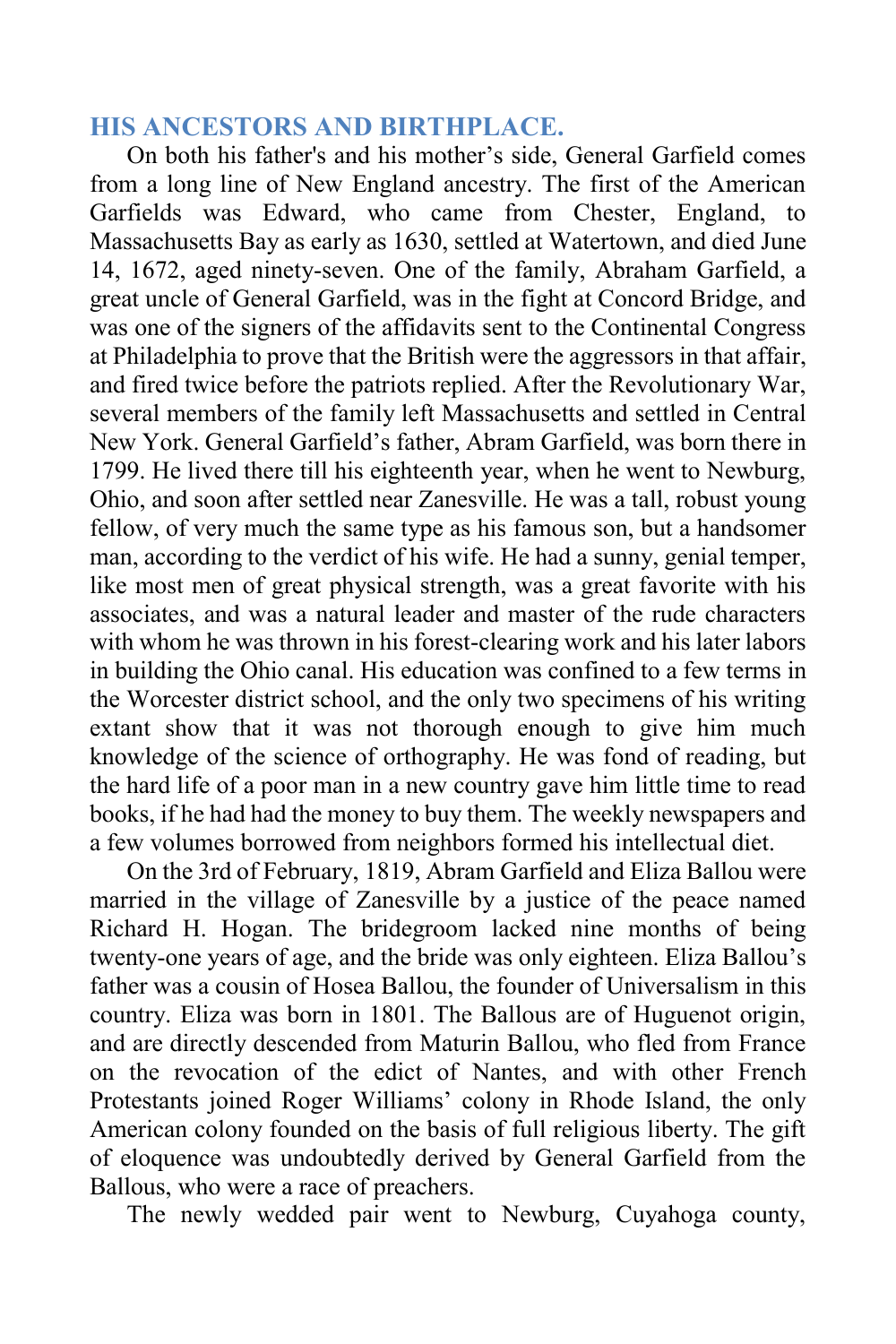Ohio—now a part of the city of Cleveland—and began life in a small log house on a new farm of eighty acres. In January, 1821, their first child, Mehitabel, was born. In October, 1822, Thomas was born, and Mary in October, 1824. In 1826 the family moved to New Philadelphia, Tuscarawas County, where the father had a contract to construct three miles of canal. In 1827 the fourth child, James B., was born. This was the only one of the children that the parents lost. He died in 1830, after the family returned to the lake country. In January, 1830, Abram went to Orange Township, Cuyahoga County, where lived Amos Boynton, his half-brother— the son of his mother by her second husband— and bought eighty acres of land at \$2 an acre. The country was nearly all wild, and the new farm had to be carved out of the forest. Boynton purchased at the same time a tract of the same size adjoining, and the two families lived together for a few weeks in a log house built by the joint labors of the men. Soon a second cabin was reared across the road. The dwelling of the Garfields was built after the standard pattern of the houses of poor Ohio farmers in that day. Its walls were of logs; its roof was of shingles split with an axe, and its floor of rude thick planking split out of tree-trunks with a wedge and maul. It had only a single room, at one end of which was the big cavernous chimney, where the cooking was done, and at the other a bed. The younger children slept in a trundle-bed, which was pushed under the bedstead of their parents in the daytime to get it out of the way, for there was no room to spare; the older ones climbed a ladder to the loft under the steep roof. In this house James A. Garfield was born, November 19, 1831.

The father worked hard early and late to clear his land and plant and gather his crops. No man in all the region around could wield an axe like him. Fenced fields soon took the place of the forest; an orchard was planted, a barn built, and the family was full of hope for the future when death removed his strong support. One day in May, 1833, <sup>a</sup> fi<sup>re</sup> broke out in the woods, and Abram Garfield, after heating his blood and exerting his strength to keep the flames from his fences and fields, sat down to rest where a cold wind blew, and was seized with a violent sore throat. A country doctor put a blister on his neck, which seemed only to hasten his death. Just before he died, pointing to his children, he said to his wife: "Eliza, I have planted four saplings in these woods. I leave them to your care." He was buried in a corner of a wheat- field on his farm. James, the baby, was eighteen months old at the time.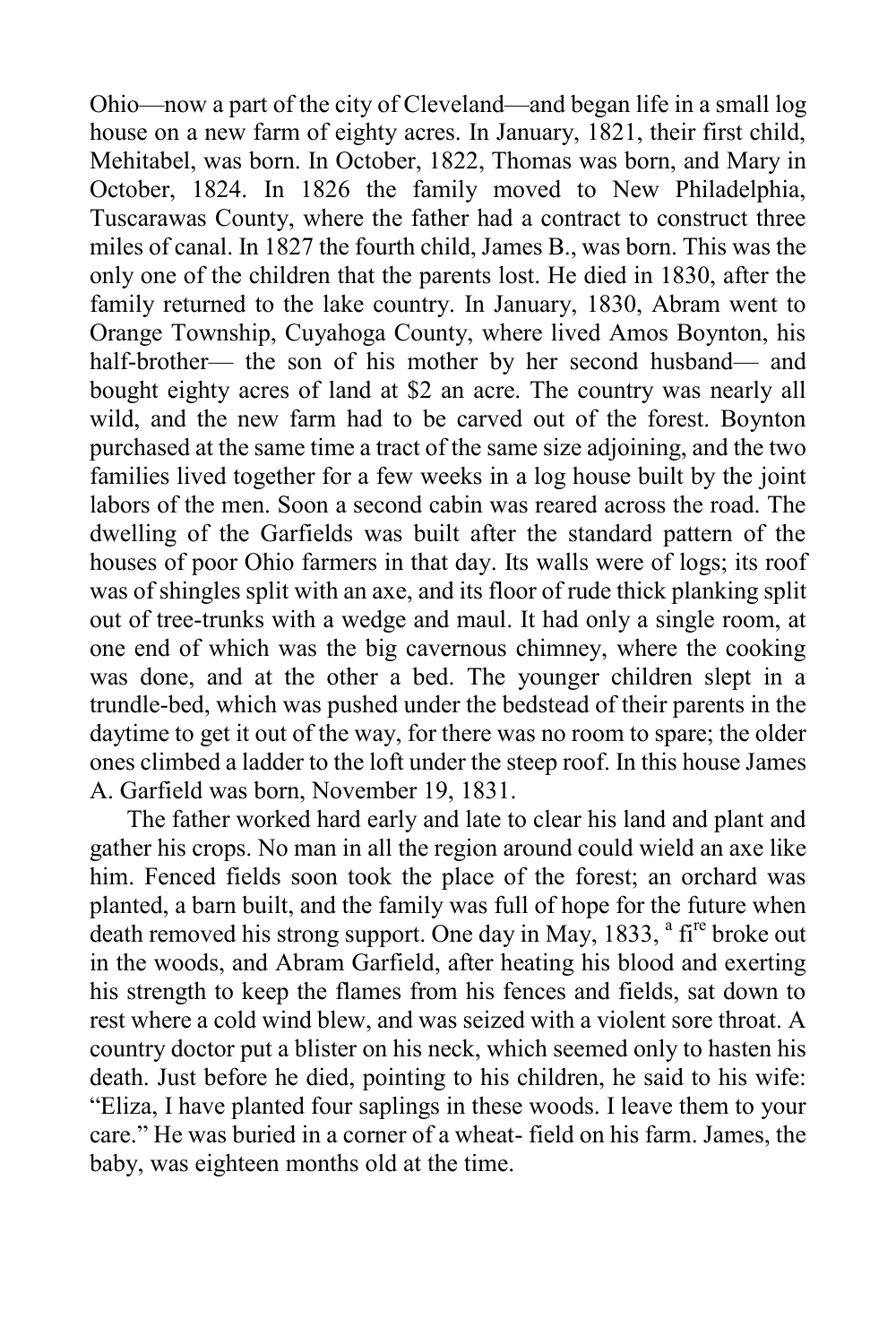#### **HIS BOYHOOD.**

The childhood of James A. Garfield was passed in almost complete isolation from social influences save those which proceeded from the home of his mother and that of his uncle Boynton. The farms of the Garfields and Boyntons were partially separated from the settled country around by a large tract of forest on one side and a deep rocky ravine on another. For many years after Abram Garfield and his half-brother Boynton built their log cabins, the nearest house was seven miles distant, and when the country became well settled the rugged character of the surface around their farms kept neighbors at a distance too great for the children of the two families to find associates among them, save at the district school. The district school-house stood upon a corner of the Garfield farm, and it was there, when nearly four years old, that James conned his Noah Webster's Spelling Book, and learned his "a-b ab's."

James was put to farm work as soon as he was big enough to be of any use. The family was very poor, and the mother often worked in the fields with the boys. She spun the yarn and wove the cloth for the children's clothes and her own, sewed for the neighbors, knit stockings, cooked the simple meals for the household in the big fireplace, over which hung an iron crane for the pothooks, helped plant and hoe the corn and gather the hay crop, and even assisted the oldest boy to clear and fence land. In the midst of this toilsome life the brave little woman found time to instill into the minds of her children the religious and moral maxims of her New England ancestry. Every day she read four chapters of the Bible—a practice she keeps up to this time, and has never interrupted for a single day save when lying upon a sick bed. The children lived in an atmosphere of religious thought and discussion. Uncle Boynton, who was a second father to the Garfield family, flavored all his talk with Bible quotations. He carried a Testament in his pocket wherever he went, and would sit on his plough-beam at the end of a furrow to take it out and read a chapter. It was a time of religious ferment in Northern Ohio. New sects filled the air with their doctrinal cries. The Disciples, a sect founded by the preaching of Alexander Campbell, an eloquent and devout man of Scotch descent, who ranged over Kentucky, Ohio, Virginia, and Pennsylvania, from his home at Bethany in the "Pan Handle," had made great progress. They assailed all creeds as made by men, and declared the Bible to be the only rule of life. Attacking all the older denominations, they were vigorously attacked in turn. James' mind was filled at an early day with the controversies this new sect excited. The guests at his mother's house were mostly traveling preachers, and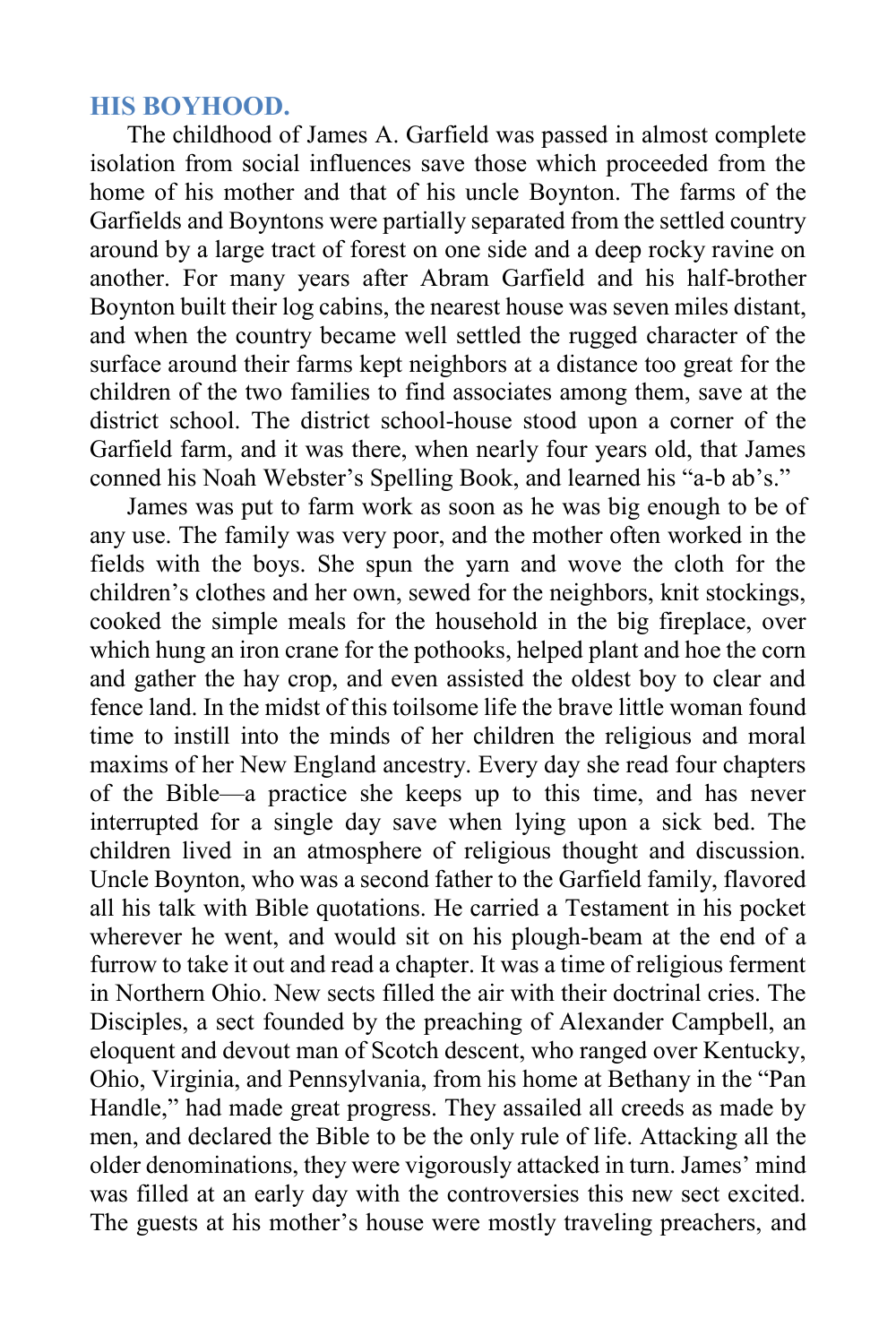the talk of the neighborhood, when not about the crops and farm labors, was usually on religious topics.

At the district school James was known as a fighting boy. He found that the larger boys were disposed to insult and abuse a little fellow who had no father or big brother to protect him, and he resented such imposition with all the force of a sensitive nature backed by a hot temper, great physical courage, and a strength unusual for his age. His big brother, Thomas, had finished his schooling and was much away from home, working by the day or month to earn money for the support of the family. Many stories are told in Orange of the pluck shown by the future major-general in his encounters with the rough country lads in defense of his boyish rights and honor. They say he never began a fight and never cherished malice, but when enraged by taunts or insults would attack boys of twice his size with the fury and tenacity of a bulldog. A few years after the death of his father the house was enlarged in a curious fashion. The log school-house was abandoned for a new frame building, and the old structure was bought by Thomas Garfield for a trifle, and he and James, with the help of the Boynton boys, pulled it down and put it up again on a site a few steps in the rear of the Garfield dwelling. Thus the family had two rooms and was tolerably comfortable, as far as household accommodations were concerned. In these two log buildings they lived until James was fourteen, when the boys built a small frame house for their mother. It was painted red and had three rooms below and two under the roof.

#### **FARM BOY AND BOATMAN.**

James often got employment in the haying and harvesting season from the farmers of Orange. When he was sixteen he walked ten miles to Aurora, in company with a boy older than himself, looking for work. They offered their services to a farmer who had a good deal of hay to cut. "What wages do you expect?" asked the man. "Man's wages—a dollar a day," replied young Garfield. The farmer thought they were not old enough to earn full wages. "Then let us mow the field by the acre," said the young man. The farmer agreed; the customary price per acre was fifty cents. By 4 o'clock in the afternoon the hay was down and the boys earned a dollar apiece. Then the farmer engaged them for a fortnight. James' first wages were earned from a merchant who had an ashery where he bleached ashes and made black salts, which were shipped by the lake and canal to New York. He got \$9 a month and his board, and stuck to the business for two months, at the end of which his hair below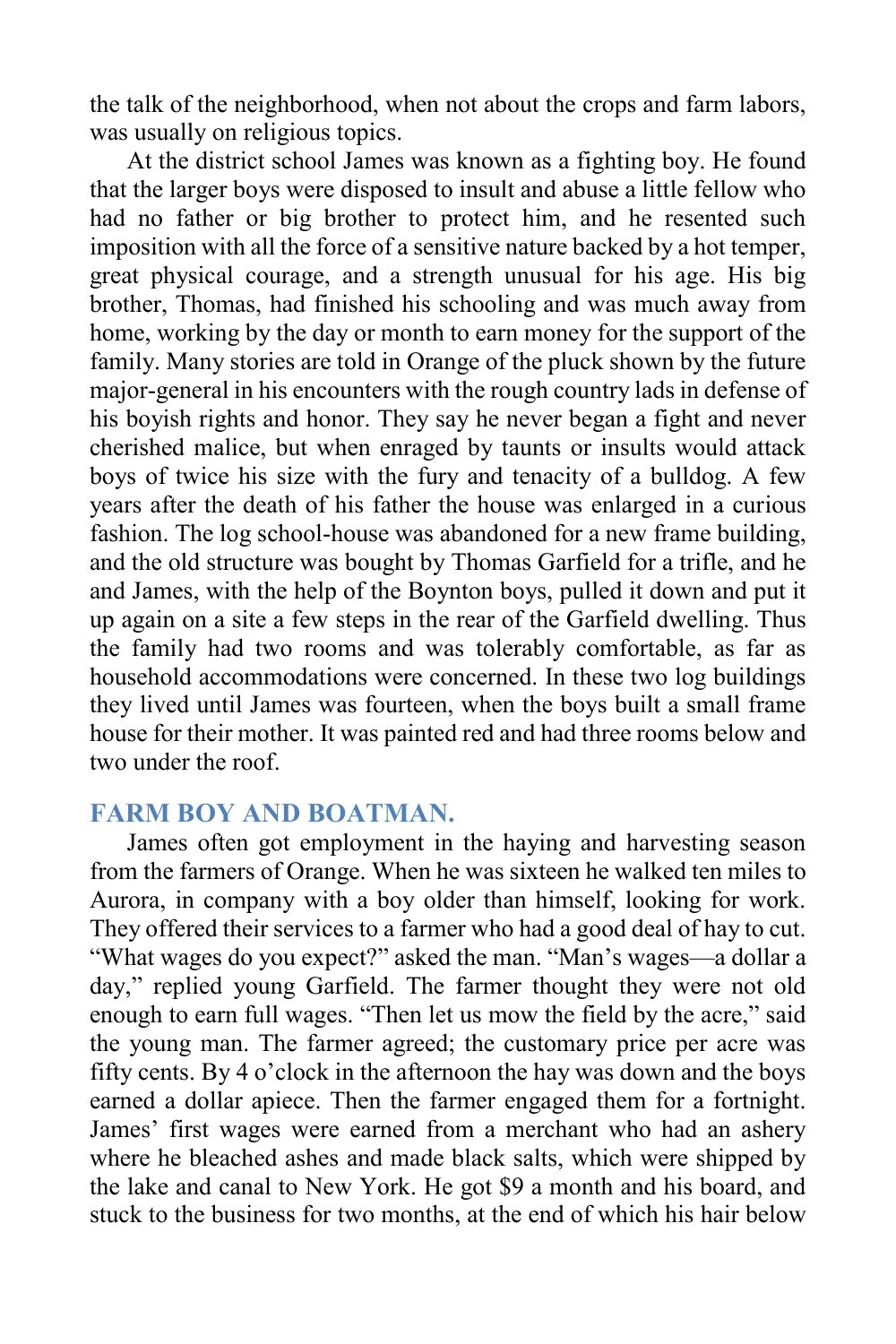his cap was bleached and colored by the fumes until it assumed a lively red hue. Afterwards he went to Newburg, where an uncle lived who had a piece of oak-timbered land to clear on the edge of Independence Township. James agreed to chop one hundred cords of wood at fifty cents a cord. He boarded with one of his sisters, who was married and lived nearby. He was a good chopper and easily cut two cords a day.

The view of Lake Erie and the passing sails stirred afresh in him the ambition to be a sailor, which almost every sturdy farmer's boy feels who reads tales of sea fights and adventures in the quiet monotony of his inland home. He resolved to ship on one of the lake craft, and with this purpose he walked to Cleveland and boarded a schooner lying at the wharf and told the captain he wanted to hire out as a sailor. The captain, a brutal, drunken fellow, was amazed at the impudence of the green country lad, and answered him with a torrent of profanity. Escaping as quickly as he could from the vessel, the lad walked up the river along the docks. Soon he heard himself called by name from the deck of a canal-boat, and turning round, recognized a cousin, Amos Letcher, who told him he commanded the craft, and proposed to engage him to drive horses on the tow-path. The would-be sailor thought that here was a chance to learn something of navigation in a humble way, preparatory to renewing his application for service on the lakes. He accepted the offer and the wages of "\$10 a month and found," and next day the boat started for Pittsburg with a cargo of copper ore. It was called the Evening Star, was open amidships, and had a cabin at the bow for the horses and one at the stern for the men. On the return trip the Evening Star stopped at Brier Hill on the Mahoning River, and loaded with coal at the mines of David Tod, afterwards Governor of Ohio, and a warm friend of Garfield, the major-general and member of Congress. The boating episode in Garfield's life lasted through the season of 1848. After the first trip to Pittsburg the boat went back and forth between Cleveland and Brier Hill with cargoes of coal and iron.

Late in the fall the young driver, who had risen to the post of steersman, was seized with a violent attack of ague, which kept him at home all winter and in bed most of the time. All his summer's earnings went for doctor's bills and medicines. When he recovered, his mother, who had never approved of his canal adventure, dissuaded him from carrying out his project of shipping on the lakes. To master one passion she stimulated another—that of study. She brought to her help the district school teacher, an excellent, thoughtful man named Samuel D. Bates, who fired the boy's mind with a desire for a good education, and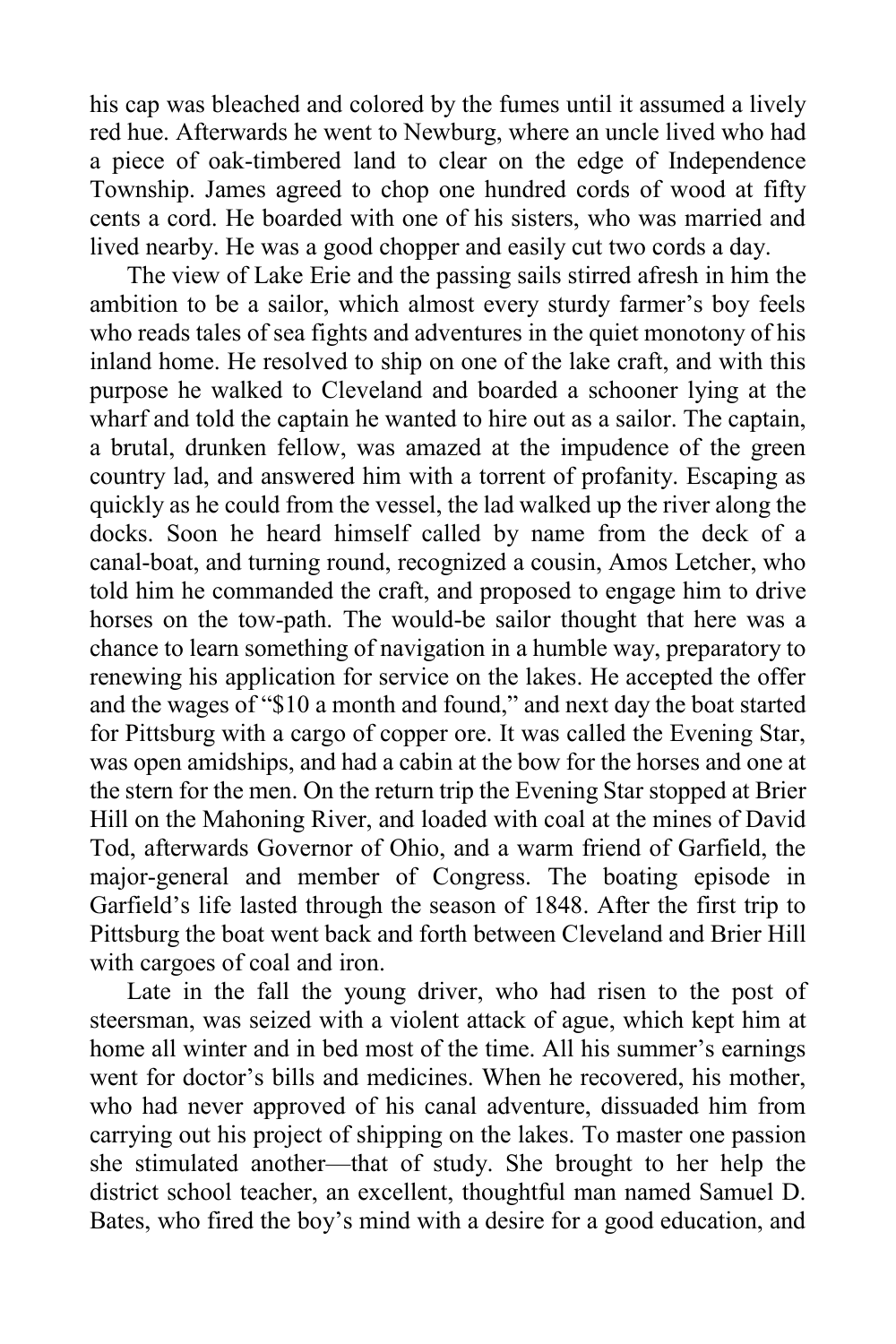doubtless changed the course of his life. He went to the Geauga academy, at Chester, a village a few miles distant, and began a new career.

He repulsed all efforts to persuade him to join the church, and when pressed hard stayed away from meetings for several Sundays. Apparently, he wanted full freedom to reach conclusions about religion by his own mental processes. It was not until he was eighteen and had been two terms at the Chester school that he joined his uncle's congregation. He was baptized in March, 1850, in a little stream putting into the Chagrin River. His conversion was accomplished by a quiet, sweet-tempered man who held a series of meetings in the school-house near the Garfield homestead, and told in the plainest and most straightforward manner the story of the Gospel. A previous perusal of "Pollock's Course of Time" had made a deep impression upon him and turned his thoughts to religious subjects.

## **FIGHT FOR AN EDUCATION.**

The country school-master who helped Mrs. Garfield dissuade her son from going as a sailor on the lakes in the spring of 1849 was a student at Geauga Academy, a Free-will Baptist institution in the village of Chester, ten miles away from the home of the Garfields in Orange. The argument which finally turned the robust lad from his cherished plan of adventure was advanced by his mother, and was that, if he fitted himself for teaching by a few terms in school, he could teach winters and sail summers, and thus have employment the year round. In the month of March, with \$17 in his pocket, got together by his mother and his brother Thomas, James went to Chester with his cousins, William and Henry Boynton. The boys took a stock of provisions along, and rented a room with two beds and a cook-stove in an old unpainted house where lived a poor widow woman, who undertook to prepare their meals and do their washing for an absurdly small sum. The academy was a two-story building, and the school, with about a hundred pupils of both sexes, drawn from the farming country around Chester, was in a flourishing condition. It had a library of perhaps one hundred and fifty volumes—more books than young Garfield had ever seen before. A venerable gentleman named Daniel Branch was principal of the school, and his wife was his chief assistant.

At the end of the term of twelve weeks James went home to Orange, helped his brother build a barn for their mother, and then worked for day wages at haying and harvesting. With the money he earned he paid off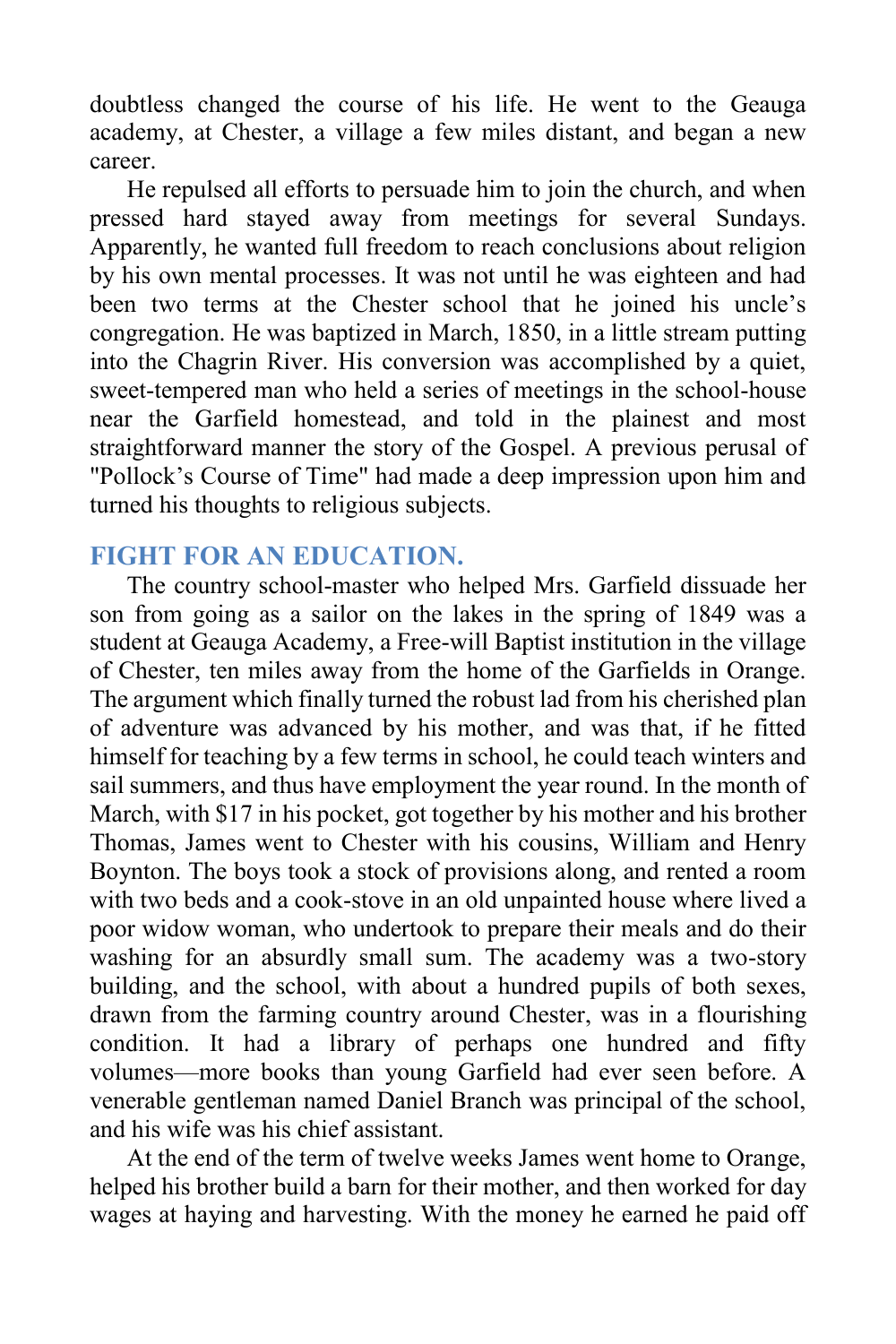some arrears of doctors' bills left from his long illness. When he returned to Chester in the fall he had one silver sixpence in his pocket. Going to church next day he dropped the sixpence in the contribution box.

He had made an arrangement with Heman Woodworth, a carpenter in the village, to live at his house and have lodging, board, washing, fuel, and light for \$1.06 a week, and this sum he expected to earn by helping the carpenter on Saturdays and at odd hours on school days. The carpenter was building a two-story house, and James' first work was to get out siding at two cents a board. The first Saturday he planed fifty-one boards, and so earned \$1.02, the most money he had ever got for a day's work. That term he paid his way, bought a few books, and returned home with \$3 in his pocket. He now thought himself competent to teach a country school, but in two days' tramping through Cuyahoga County failed to find employment. Some schools had already engaged teachers, and where there was still a vacancy the trustees thought him too young. He returned home completely discouraged and greatly humiliated by the rebuffs he had met with. He made a resolution that he would never again ask for a position of any sort, and the resolution was kept, for every public place he has since had come to him unsought.

Next morning, while still in the depths of despondency, he heard a man call to his mother from the road, "Widow Gaffield," (a local corruption of the name Garfield), "where's your boy Jim? I wonder if he wouldn't like to teach our school at the Ledge." James went out and found a neighbor from a district a mile away, where the school had been broken up for two winters by the rowdyism of the big boys. He said he would like to try the school, but before deciding must consult his uncle, Amos Boynton. That evening there was a family council. Uncle Amos pondered over the matter, and finally said, "You go and try it. You will go into that school as the boy, 'Jim Gaffield;' see that you come out as Mr. Garfield, the school-master." The young man mastered the school, after a hard tussle in the school-room with the bully of the district, who resented a flogging and tried to brain the teacher with a billet of wood. His wages were \$12 a month and board, and he "boarded around" in the families of the pupils.

He had \$48 in the spring—more money than had ever been in his possession before. Before returning to Chester he joined the Disciples' church, and his religious experience, together with his new interest in teaching, caused him to abandon his boyhood ambition of becoming a sailor. During his third term at the academy he and his cousin Henry boarded themselves. At the end of six weeks the boys found their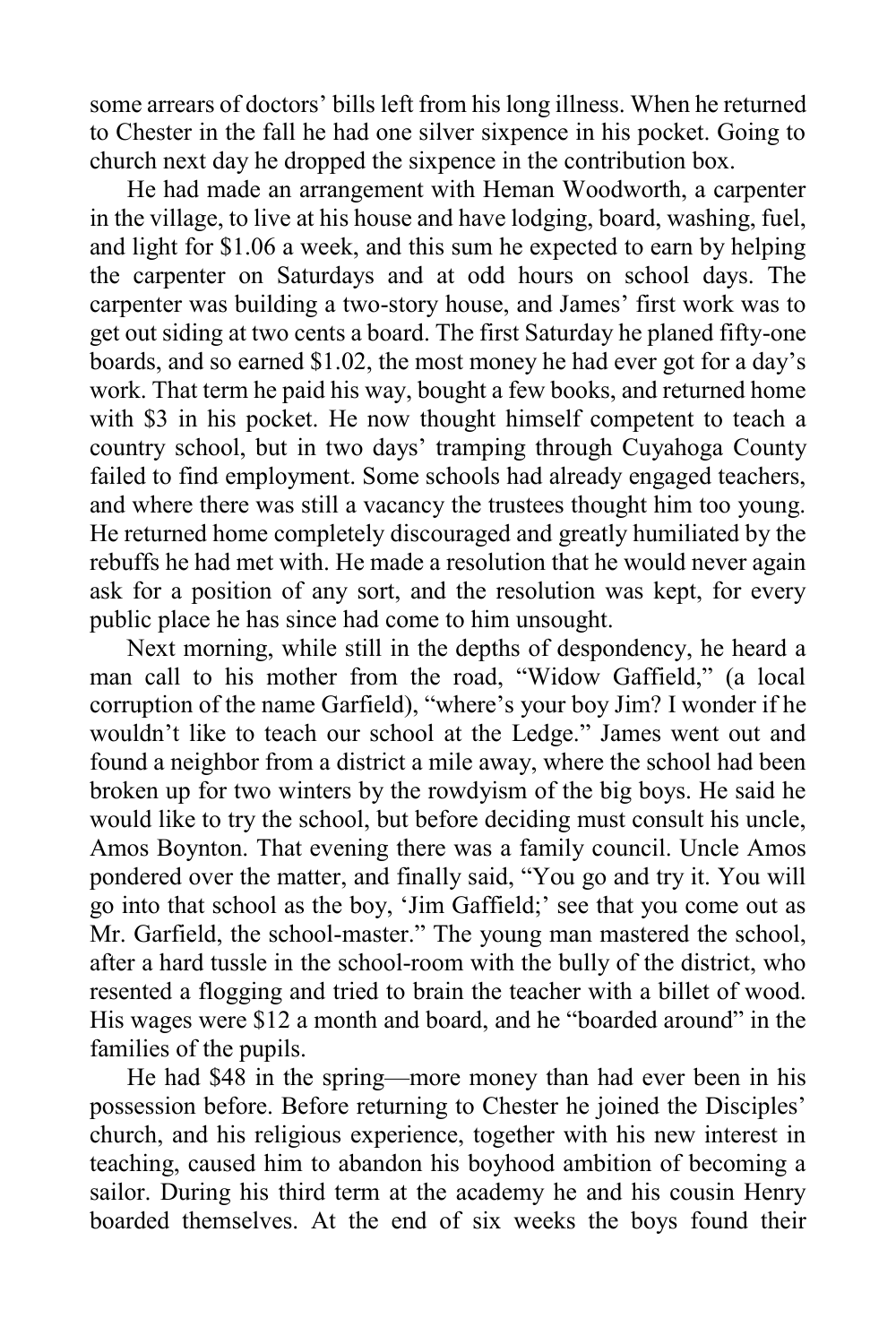expenses for food had been just thirty-one cents per week apiece. Henry thought they were living too poorly for good health, and they agreed to increase their outlay to fifty cents a week apiece. James had up to this time looked upon a college course as wholly beyond his reach, but he met a college graduate who told him he was mistaken in supposing that only the sons of rich parents were able to take such a course. A poor boy could get through, he said, but it would take a long time and very hard work. The usual time was four years in preparatory studies and four in the regular college course. James thought that by working part of the time to earn money he could get through in twelve years. He then resolved to bend all his energies to the one purpose of getting a college education.

From this resolution he never swerved a hair's breadth. Until it was accomplished it was the one overmastering idea of his life. The tenacity and single heartedness with which he clung to it and the sacrifices he made to realize it unquestionably exerted a powerful influence in molding and solidifying his character. He began to study Latin, philosophy, and botany. When the spring term ended he went home again and worked through the summer at haying and carpentering. Next fall he was back at Chester for a fourth term, and in the winter he got a village school to teach in Warrensville, at \$16 a month and board.

Returning to Orange in the summer, he decided to go on with his education at a new school just established by the Disciples at Hiram, Portage County, a petty crossroads village, twelve miles from the town and a railroad. His religious feeling naturally called him to the young institution of his own denomination. In August, 1851, he arrived at Hiram, and found a plain brick building standing in the midst of a cornfield, with perhaps a dozen farm houses near enough for boarding places for the students. He lived in a room with four other pupils, studied harder than ever, having now his college project fully anchored in his mind, got through his six books of Caesar that term, and made good progress in Greek. In the winter he again taught school at Warrensville, and earned \$18 a month. Next spring he was back at Hiram, and during the summer vacation he helped build a house in the village, planing all the siding and shingling the roof.

At the beginning of his second year at Hiram, Garfield was made a tutor in place of one of the teachers who fell ill, and thenceforward he taught and studied at the same time, working tremendously to fit himself for college. His future wife recited to him two years in Greek, and when he went to college she went to teach in the Cleveland schools, and to wait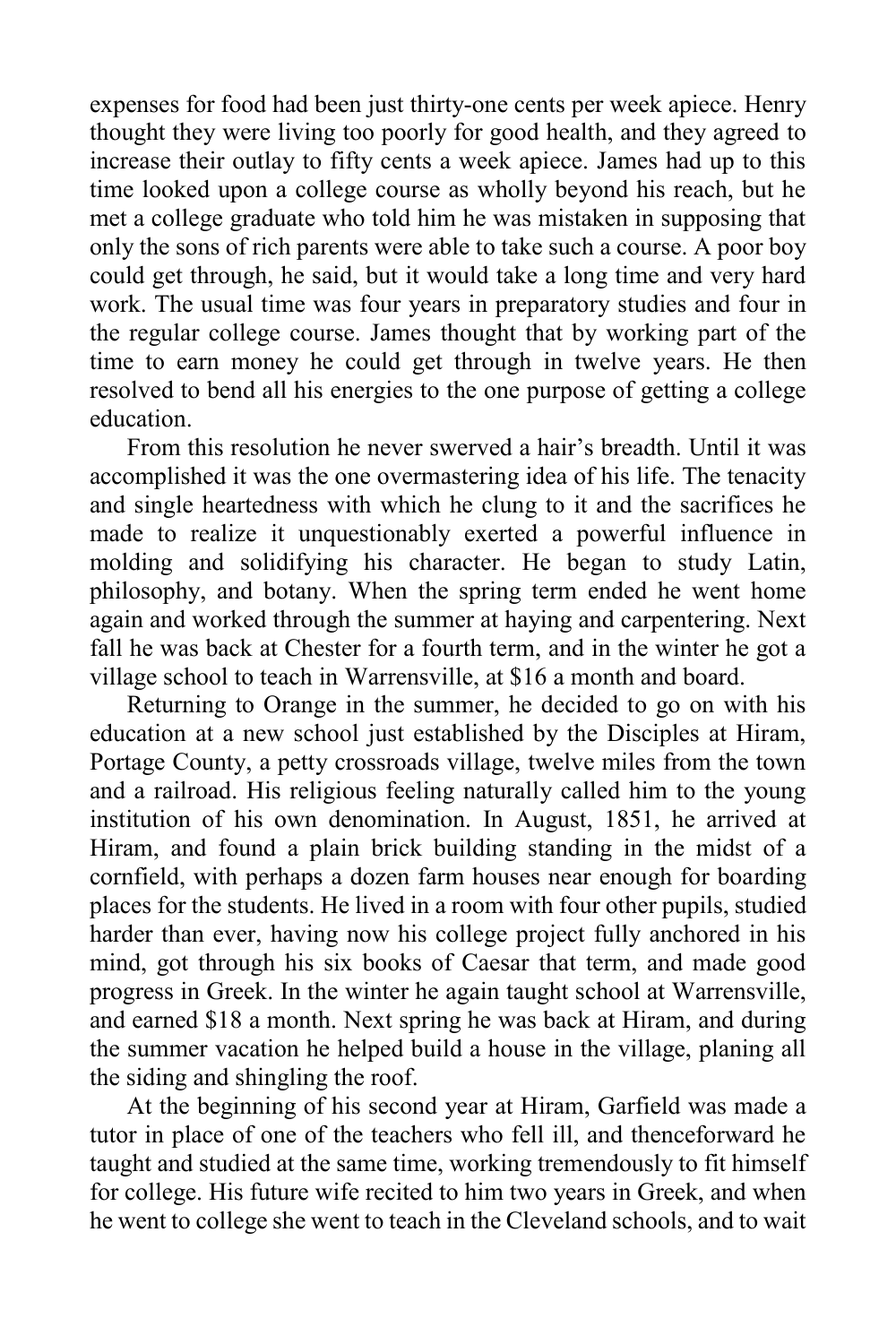patiently the realization of their hopes. When he went to Hiram he had studied Latin only six weeks and had just begun Greek, and was therefore in a condition to fairly begin the four years' preparatory course ordinarily taken by students before entering college in the freshman class. Yet in three years' time he fitted himself to enter the junior class, two years further along, and at the same time earned his own living, thus crowding six years' study into three, and teaching for his support at the same time. To accomplish this he shut the world out from his mind save that little portion of it within the range of his studies, knowing nothing of politics or the news of the day, reading no light literature, and engaging in no social recreations that took his time from his books.

In the spring of 1854 he wrote to the presidents of Yale, Brown, and Williams, telling what books he had studied, and asked what class he could enter if he passed a satisfactory examination in them. All three wrote that he could enter the junior year. President Hopkins, of Williams, added this sentence to the business part of his letter: " If you come here, we shall do what we can for you." This seemed like a kindly hand held out, and it decided him to go to Williams. He had been urged to go the Disciples' college, in Bethany, Virginia, founded by Alexander Campbell, but with a wisdom hardly to be expected in a country lad devotedly attached to the sect represented by the Bethany school, he sought the wider culture and broader opportunities of a New England college.

## **LIFE AT COLLEGE.**

When Garfield reached Williams College, in June, 1854, he had about \$300 which he had saved while teaching in the Hiram school. With this money he hoped to manage to get through a year. A few weeks remained of the closing school year, and he attended the recitations of the sophomore class in order to get familiar with the methods of the professors before testing his ability to pass the examinations for the junior year. The examination for entering the junior class was passed without trouble. Although self-taught, his knowledge of the books prescribed was thorough. A long summer vacation followed his examination, and this time he employed in the college library, the first large collection of books he had ever seen. His absorption in the double work of teaching and fitting himself for college had hitherto left him little time for general reading, and the library opened a new world of profit and delight. He had never read a line of Shakespeare, save a few extracts in the school reading-books. From the whole range of fiction he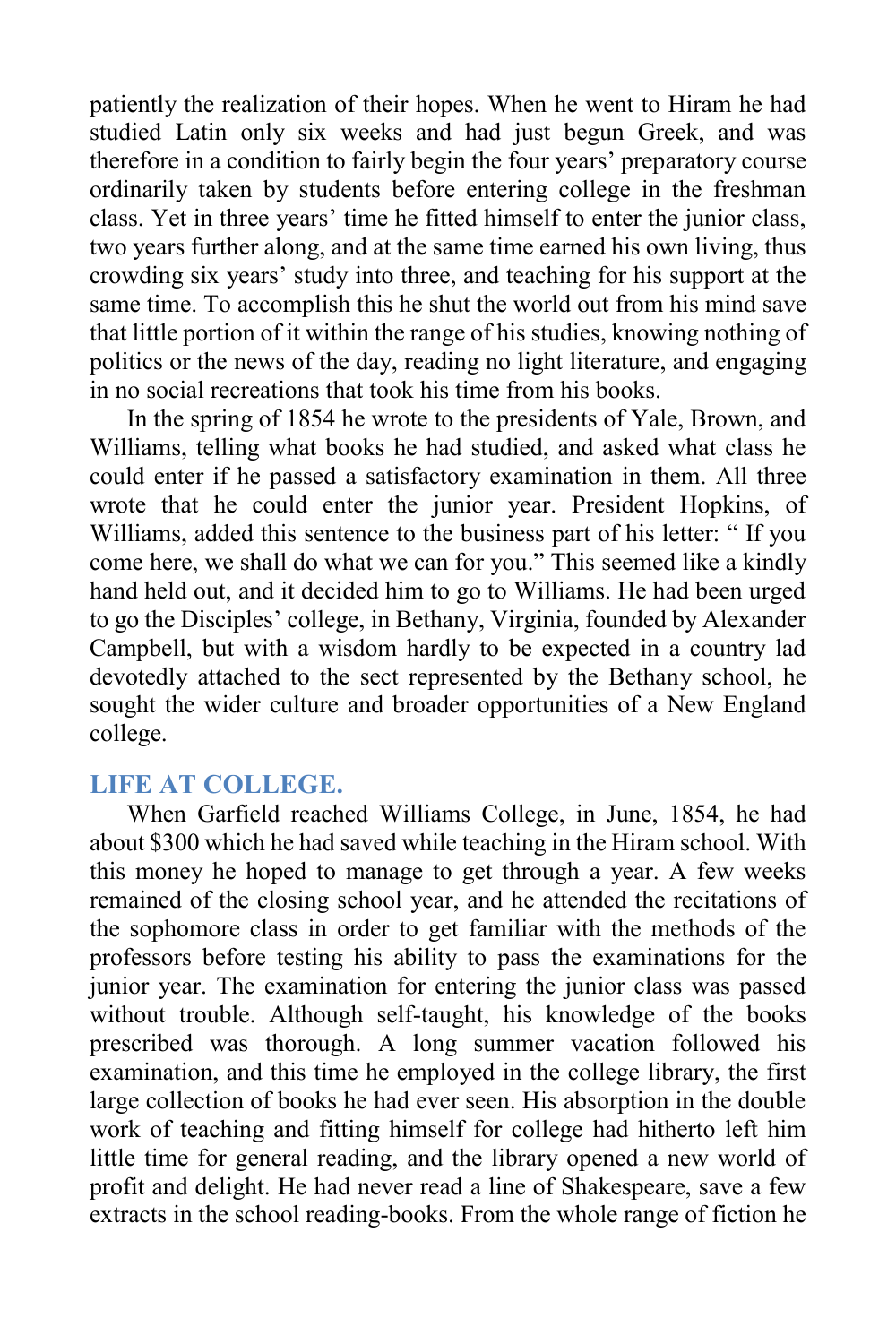had voluntarily shut himself off at eighteen, when he joined the church, having serious views of the business of life, and imbibing the notion, then almost universal among religious people in the country districts of the West, that novel reading was a waste of time, and therefore a sinful, worldly sort of intellectual amusement. When turned loose in the college library, with weeks of leisure to range at will over the shelves, he began with Shakespeare, which he read through from cover to cover. Then he went to English history and poetry. Of the poets Tennyson pleased him best, which is not to be wondered at, for the influence of the laureate was then at its height.

Garfield studied Latin and Greek, and took up German as an elective study. One year at college completed his classical studies, on which he was far advanced before he came to Williams. German he carried on successfully until he could read Goethe and Schiller readily, and acquired considerable fluency in the conversational use of the language. He entered with zeal into the literary work of the school, joined the Philologian society, was a vigorous debater, and in his last year was one of the editors of the *Williams Quarterly*, a college periodical of a high order of merit

At the end of the fall term of 1854 came a winter vacation of two months, which Garfield employed in teaching a writing-school at North Pownal, Vermont. He wrote a bold, handsome, legible hand, not at all like that in vogue nowadays in the systems taught in the commercial colleges, but a hand that was strongly individual, and was the envy of the boys and girls who tried to imitate it in his Vermont class. It is said that a year or two before Garfield taught his writing-class in the North Pownal school-house, Chester A. Arthur taught the district school in the same building.

At the end of the college year, in June, Garfield went back to Ohio and visited his mother, who was then living with a daughter in Solon. His money was exhausted, and he had to adopt one of two plans, either to borrow enough to take him through to graduation at the end of the next year, or to go to teaching in order to earn the money, and thus break the continuity of his college course. He then hit upon a plan of insuring his life, and assigning the policy as a security for a loan. His brother Thomas undertook to furnish the funds in instalments, but becoming embarrassed was not able to do so, and a neighbor, Dr. Robinson, assumed the obligation. Garfield gave his notes for the loan, and regarded the transaction as on a fair business basis, knowing that if he lived he would repay the money, and that if he died his creditor would be secure.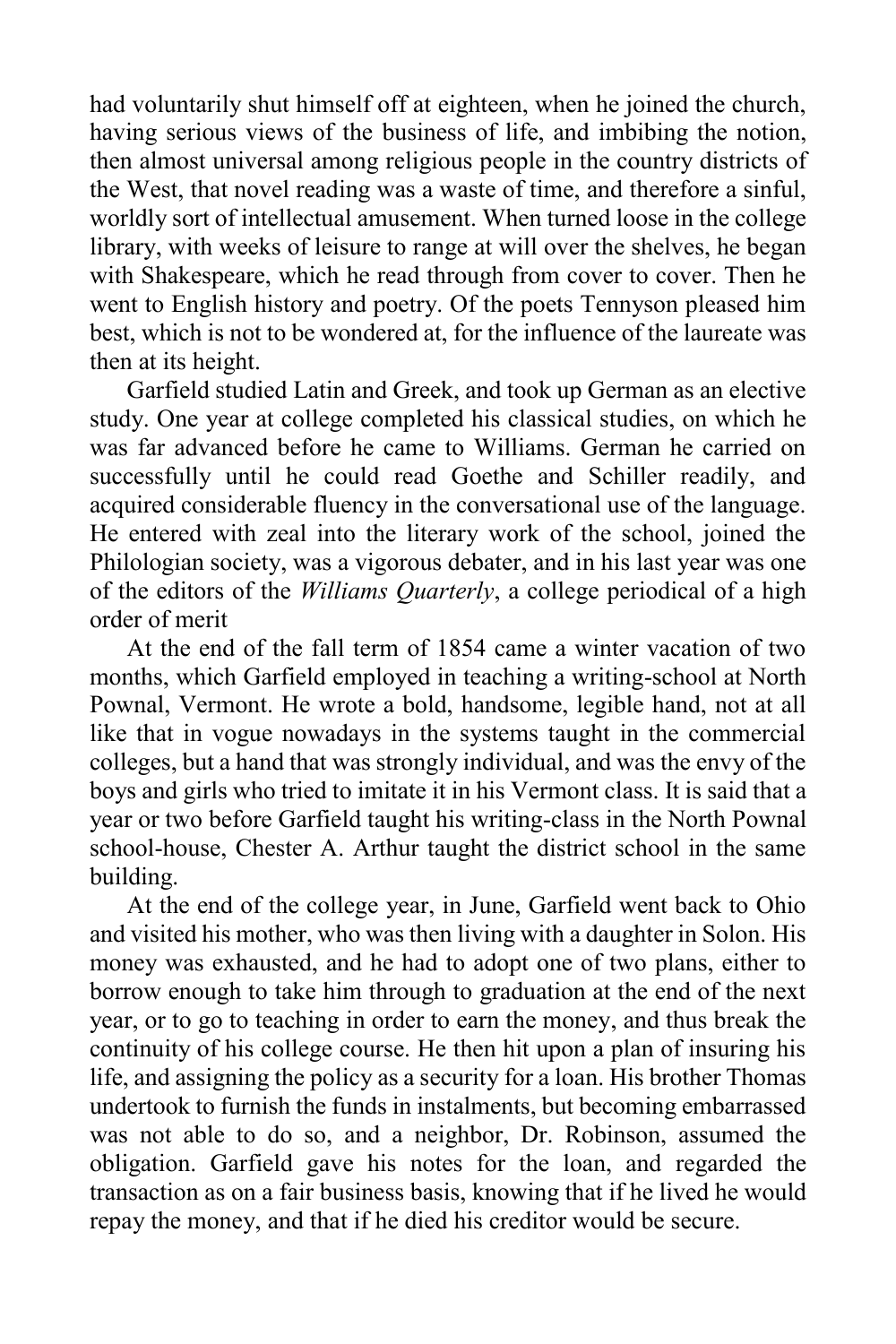His second winter vacation Garfield spent in Poestenkill, New York, a country neighborhood about six miles from Troy, where a Disciple minister from Ohio, named Streeter, was preaching, and where he soon organized a writing- school to employ his time and bring him in a little money. Occasionally Garfield preached in his friend's church. During a visit to Troy he became acquainted with the teachers and directors of the public schools of that city, and was one day surprised by the offer of a position in them at a salary far beyond his expectation of what he could earn after his graduation and return to Ohio. It was a turning-point in his life. If he accepted, he could soon pay his debts, marry the girl to whom he was engaged, and live a life of comfort in an attractive eastern city; but he could not finish his college course, and he would have to sever the ties with his friends in Ohio and with the struggling school at Hiram, to which he was a deeply attached. Had he taken the position, his whole subsequent career would no doubt have been different.

During his last term at Williams he made his first political speech, an address before a meeting gathered in one of the class-rooms to support the nomination of John C. Fremont. Although he had passed his majority nearly four years before, he had never voted. The old parties did not interest him; he believed them both corrupted with the sin of slavery; but when a new party arose to combat the designs of the slave power it enlisted his earnest sympathies. His mind was free from all his bias concerning the parties and statesmen of the past, and he could equally admire Clay or Jackson, Webster or Benton. He is the first man nominated for the Presidency whose political convictions and activities began with the birth of the Republican Party. He graduated August, 1856, with a class honor established by President Hopkins, and highly esteemed in the college—that of metaphysics—reading an essay on The Seen and the Unseen.

#### **TEACHER AND PREACHER.**

Before Garfield graduated at Williams College the trustees of the Hiram Eclectic Institute elected him teacher of ancient languages, and the post was ready for him as soon as he got back to Ohio. It was not a professorship, because the institution was not a college, and did not became one until 1869, long after his connection with it ceased. A year later, when only twenty-six years old, he was placed at the head of the school with the title of chairman of the board of instruction, the board waiting another year before conferring upon him the full honors of the principalship. He continued to hold the position of principal until he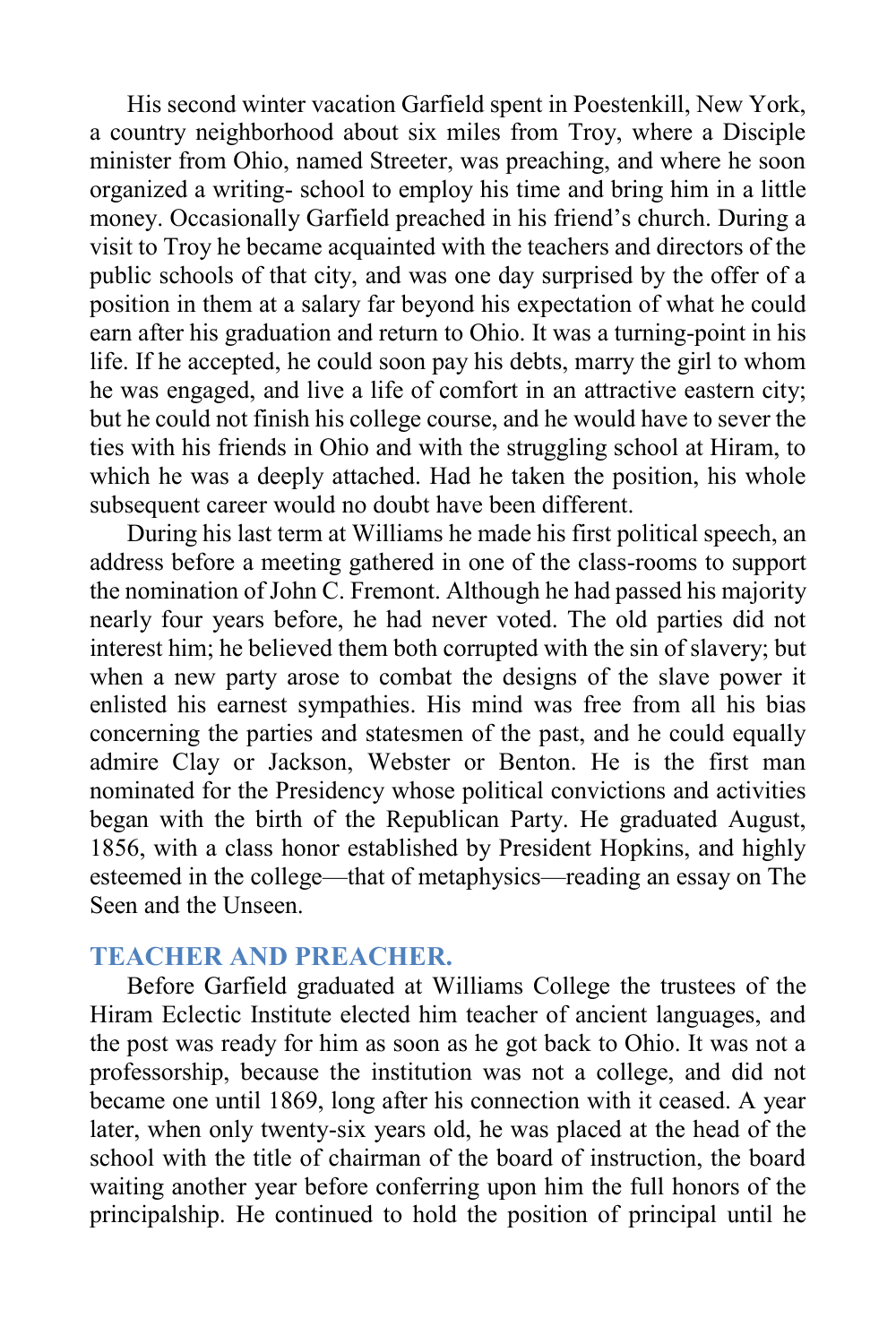went into the army in 1861. He was nominal principal two years longer, the board hoping he would return and manage the school after the war ended. When he went to Congress he was made advising principal and lecturer, and his name was borne upon the catalogues in this capacity until 1864.

Before he went to college Garfield had begun to preach a little in the country churches around Hiram, and when he returned he began to fill the pulpit in the Disciples' church in Hiram with considerable regularity. In his denomination no ordination is required to become a minister. Any brother having the ability to discourse on religious topics to a congregation is welcomed to the pulpit. His fame as a lay preacher extended throughout the counties of Portage, Summit, Trumbull, and Geauga, and he was often invited to preach in the towns of that region. One of his former pupils says of his peculiarities as a teacher:

*No matter how old the pupils were, Garfield always called us* 

*by our first names, and kept himself on the most familiar terms*  with all. He played with us freely, scuffled with us sometimes, *talked with us in walking to and fro, and we treated him out of the class-room just about as we did one another. Yet he was a most strict disciplinarian and enforced the rules like a martinet. He combined an affectionate and confiding manner with respect for order in a most successful manner. If he wanted to speak to a pupil, either for reproof or approbation, he would generally manage to get one arm around him and draw him close to him. He bad a peculiar way of shaking hands, too, giving a twist to your arm and drawing you right up to him. This sympathetic manner had helped him to advancement. When I was janitor he used sometimes to stop me and ask my opinion about this and that, as if seriously advising with me. I can see that my opinion could not have been of any value, and that he probably asked me partly to increase my self-respect, and partly to show me that he felt an interest in me. I certainly was his friend all the firmer for it.*

# **ENTRANCE INTO POLITICS.**

He cast his first vote in 1856 for John C. Fremont, his own political career thus beginning with the first National campaign of the Republican Party. Before leaving Williams College he made a speech to the students on the question of slavery in the Territories, and during the fall, after he returned to Hiram, he spoke in the Disciples' church, in reply to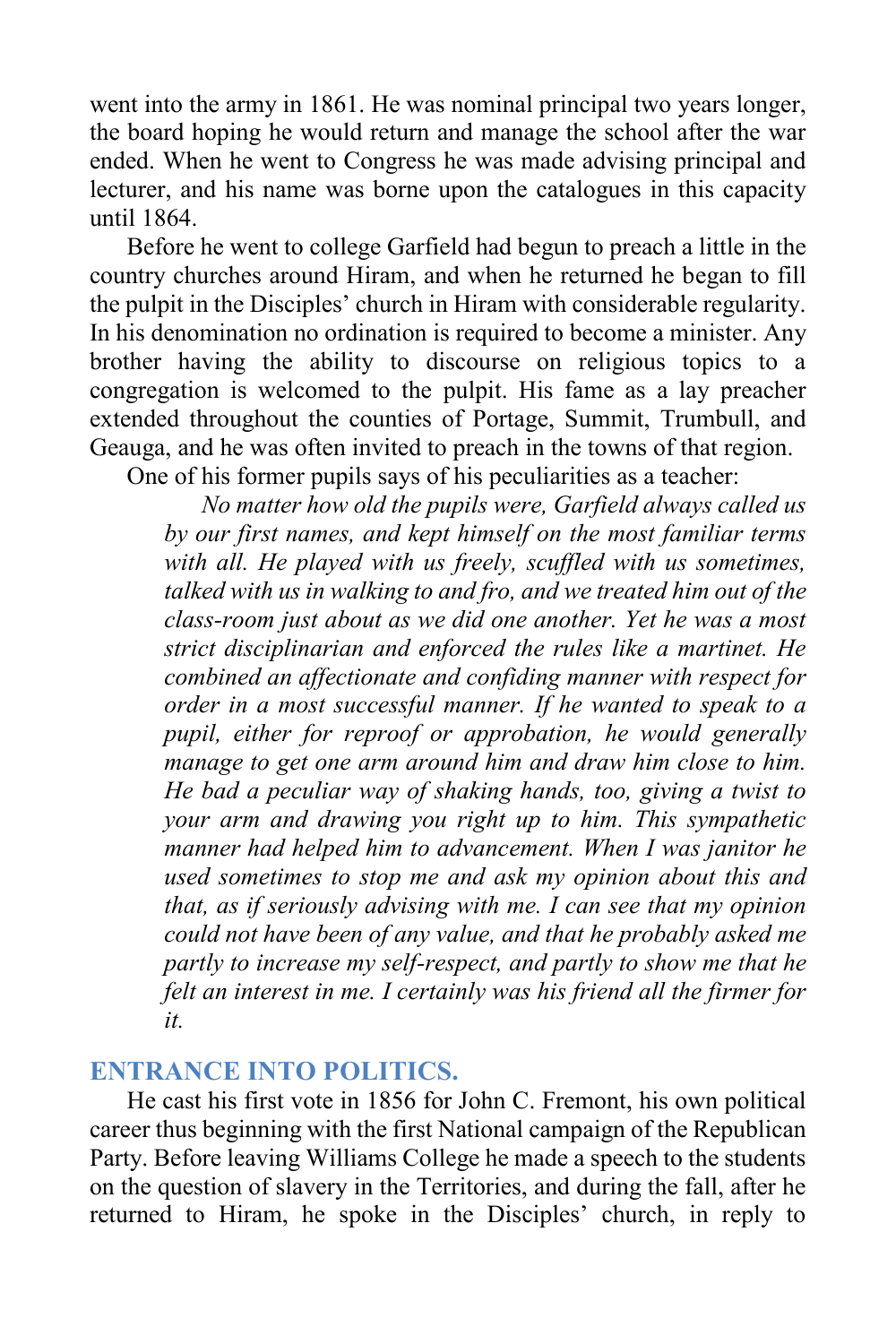Alphonso Hart, of Ravenna, who had delivered a Democratic address there a few nights before. Then a joint debate was arranged at Garrettsville, between Hart and Garfield, which attracted a good deal of local attention, and is well remembered to this day by the older farmers of Portage County. This debate launched Garfield as a political speaker. His reputation as a stump orator widened steadily from that debate until it embraced first the State of Ohio and then the Nation.

A year after he took charge of the Hiram school, Garfield married Lucretia Rudolph, his fellow-student and pupil in former years, to whom he had engaged himself before he went to Williams College. Their love had stood the test of time and absence, and now that he had made his place in the world and felt that he could support a family, there was nothing to hinder its consummation. The marriage took place at the house of the bride's parents, November 11, 1858.

His labors upon the stump, beginning in 1856, with perhaps a score of speeches for Fremont and Dayton in country school-houses and townhalls in the region around Hiram, were extended in 1857 and 1858 over a wider area of territory, and in 1859 he began to speak at county massmeetings. His first appearance at a big meeting was at Akron, where his name was put upon the bill below that of Salmon P. Chase. There the young teacher met for the first time the great anti-slavery leader whom he had honored and admired from his boyhood, and a friendship sprang up between the two which endured until Chase's death.

In January, 1860, he went to Columbus, and took his seat in the State Senate. The campaign of 1860 made him widely known throughout the State. He found time to read law assiduously while he was in the Legislature. In 1858 he made up his mind that his future career should be at the bar. He therefore entered his name as a law student in the office of Williamson & Riddle, in Cleveland, and got from Mr. Riddle a list of books to be studied. In 1861 he applied to the Supreme Court at Columbus for admission to the bar, was examined by a committee composed of Thomas M. Key, a distinguished lawyer of Cincinnati, and Robert Harrison, afterward a member of the Supreme Court commission, and admitted. His intention was to open an office in Cleveland, but the breaking out of the war changed his plans.

## **HIS RECORD IN THE WAR.**

The most complete and comprehensive account of General Garfield's military career is found in Whitelaw Reid's "Ohio in the War," which was written many years before Garfield's nomination for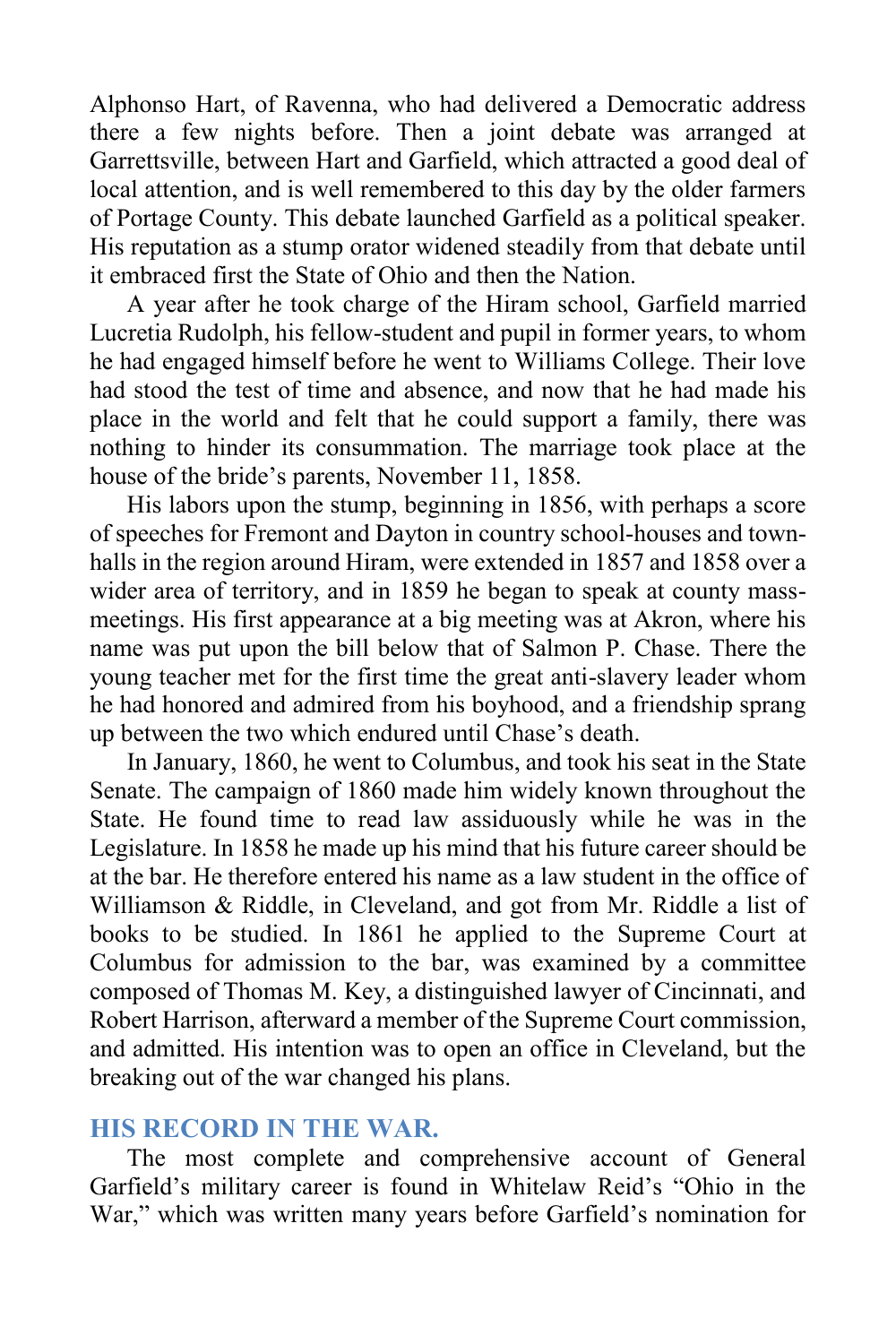the Presidency. When the time came, says this account, for appointing the officers for the Ohio troops, the Legislature was still in session. Garfield at once avowed his intention of entering the service. He was offered the lieutenant-colonelcy of the Forty-second Ohio regiment, but it was not until the 14th of December that orders for the field were received. The regiment was then sent to Catlettsburg, Kentucky, and Garfield, then made colonel, was directed to report in person to General Buell. On the 17th of December he assigned Colonel Garfield to the command of the Seventeenth brigade, and ordered him to drive the rebel forces under Humphrey Marshall out of Sandy Valley, in Eastern Kentucky. Up to this date no active operations had been attempted in the great department that lay south of the Ohio River. The spell of Bull Run still hung over our armies. Save the campaign in Western Virginia and the unfortunate attack by General Grant at Belmont, not a single engagement had occurred over all the region between the Alleghenies and the Mississippi. General Buell was preparing to advance upon the rebel position at Bowling Green when he suddenly found himself hampered by two co-operating forces skillfully planted within striking distance of the flank. General Zollicoffer was advancing from Cumberland Gap toward Mill Spring; and Humphrey Marshall moving down the Sandy valley, was threatening to overrun eastern Kentucky. Till these could be driven back an advance upon Bowling Green would be perilous, if not actually impossible. To General George H. Thomas, then just raised from his colonelcy of regulars to a brigadier- generalship of volunteers, was committed the task of repulsing Zollicoffer; to the untried colonel of the raw Forty-second Ohio, the task of repulsing Humphrey Marshall, and on their success the whole array of the department waited.

Colonel Garfield thus found himself, before he had ever seen a gun fired in action, in command of four regiments of infantry, and some eight companies of cavalry, charged with the work of driving out of his native State the officer reputed the ablest of those, not educated to war, whom Kentucky had given to the Rebellion. Marshall had under his command nearly five thousand men, stationed at the village of Paintville, sixty miles up the Sandy Valley. He was expected by the rebel authorities to advance toward Lexington, unite with Zollicoffer, and establish the authority of the provisional government at the State capital. These hopes were fed by the recollection of his great intellectual abilities, and the soldierly reputation he had borne ever since he led the famous charge of the Kentucky volunteers at Buena Vista. But Garfield won the day.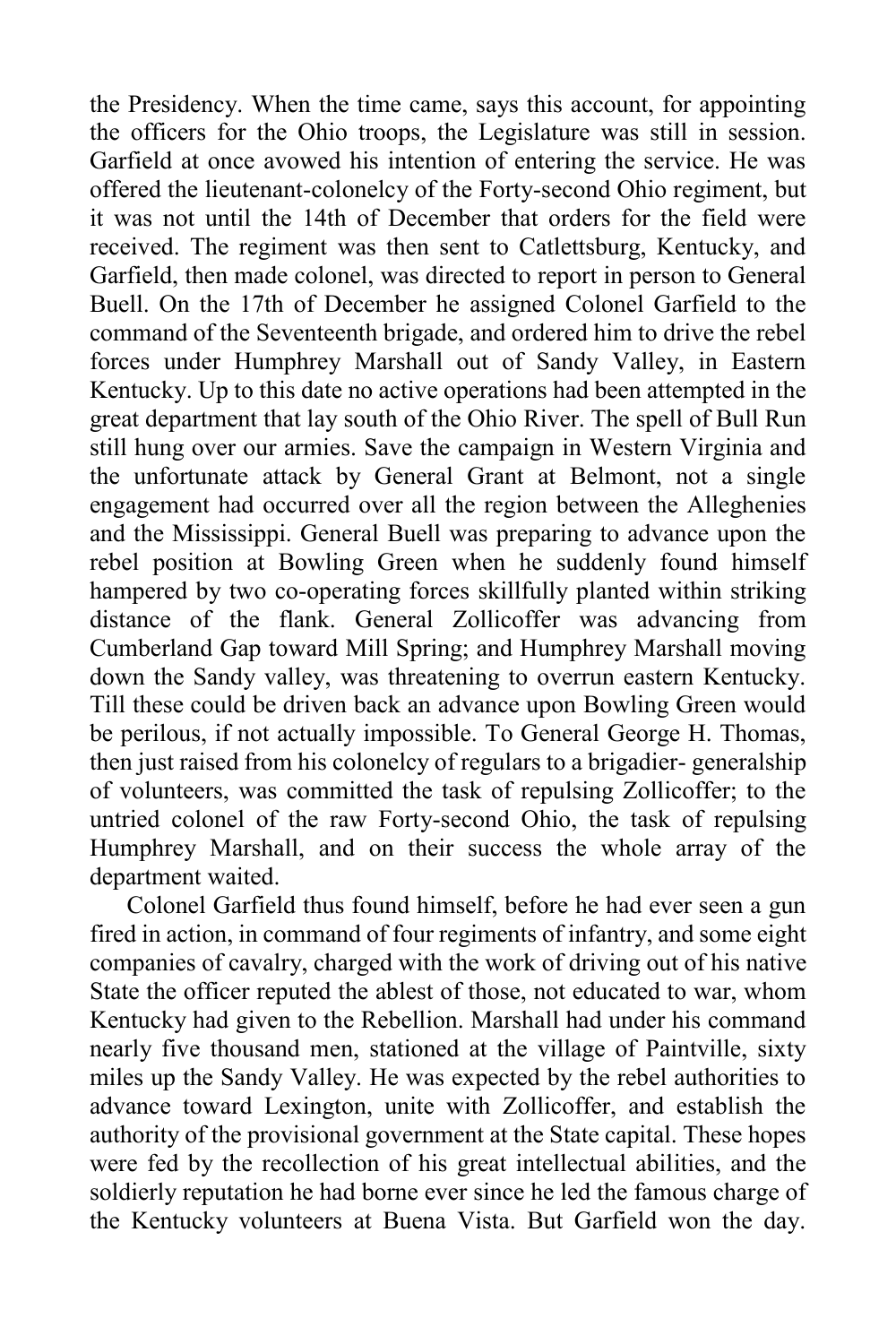Marshall hastily abandoned his position, fired his camp equipage and stores, and began a retreat which was not ended until he reached Abingdon, Virginia. A fresh peril, however, now beset the little force. An unusually violent rain storm broke out, the mountain gorges were all flooded, and the Sandy rose to such a height that steamboat men pronounced it impossible to ascend the stream with supplies. The troops were almost out of rations, and the rough, mountainous country was incapable of supporting them. Colonel Garfield had gone down the river to its mouth. He ordered a small steamer, which had been in the quartermaster's service, to take on a load of supplies and start up. The captain declared it was impossible. Efforts were made to get other vessels, but without success.

Finally Colonel Garfield ordered the captain and crew on board, stationed a competent army officer on deck to see that the captain did his duty, and himself took the wheel. The captain still protested that no boat could possibly stem the raging current, but Garfield turned her head up the stream and began the perilous trip. The water in the usually shallow river was sixty feet deep, and the tree tops along the bank were almost submerged. The little vessel trembled from stem to stern at every motion of the engines; the water whirled her about as if she were a skiff; and the utmost speed that steam could give her was three miles an hour. When night fell, the captain of the boat begged permission to tie up. To attempt to ascend that flood in the dark, he declared was madness. But Colonel Garfield kept his place at the wheel.

Finally, in one of the sudden bends of the river, they drove, with a full head of steam, into the quicksand of the bank. Every effort to back off was in vain. Garfield at last ordered a boat to be lowered to take a line across to the opposite bank. The crew protested against venturing out in the flood. The Colonel leaped into the boat himself and steered it over. The force of the current carried them far below the point they sought to reach; but they finally succeeded in making fast to a tree, and rigging a windlass with rails sufficiently powerful to draw the vessel off and get her once more afloat.

It was on Saturday that the boat left the mouth of the Sandy. All night, all day Sunday, and all through Sunday night they kept up that struggle with the current, Garfield leaving the wheel only eight hours out of the whole time, and that during the day. By 9 o'clock Monday morning they reached the camp, and were received with tumultuous cheering. Garfield himself could scarcely escape being borne to headquarters on the shoulders of the delighted men.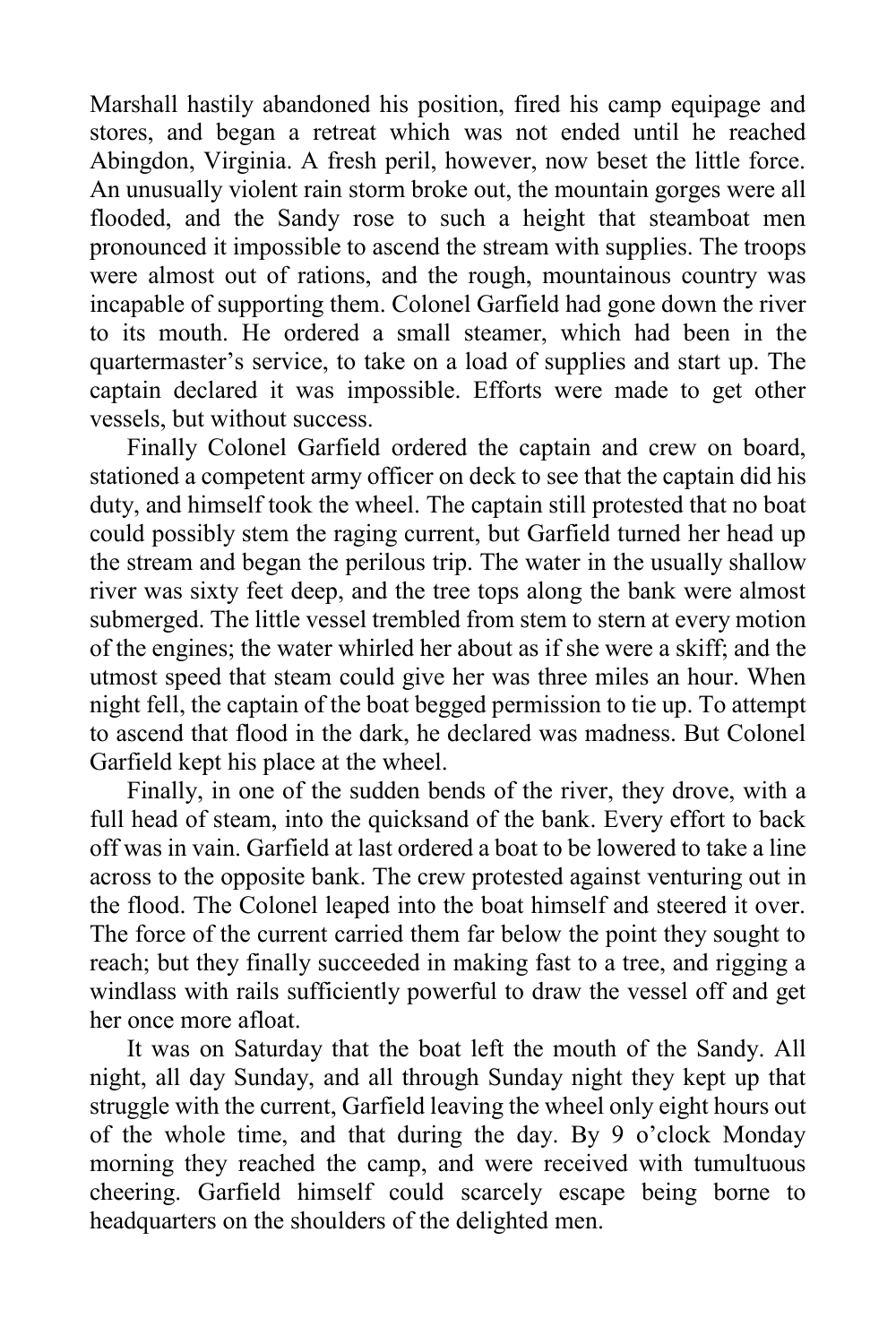These operations in the Sandy Valley had been conducted with such energy and skill as to receive the special commendation of the commanding general and the Government. General Buell had been moved to words of unwonted praise. The War Department had conferred the grade of brigadier-general, the commission bearing the date of the battle of Middle Creek. And the country, without understanding very well the details of the campaign—of which indeed, no satisfactory account was published at the time—fully appreciated the satisfactory result. The discomfiture of Humphrey Marshall was a source of special chagrin to the rebel sympathizers of Kentucky, and of amazement and admiration throughout the loyal West, and Garfield took rank in the public estimation among the most promising of the younger volunteer generals.

On his arrival at Louisville, from the Sandy valley, General Garfield found that the army of the Ohio was already beyond Nashville, on its march to Grant's aid at Pittsburg Landing. He hastened after it, reported to General Buell about thirty miles from Columbia, and, under his order, at once assumed command of the Twentieth brigade, then a part of the division under General Thomas J. Wood. He reached the field of Pittsburg Landing about 1 o'clock on the second day of the battle, and participated in the closing scenes

The old tendency to fever and ague, contracted in the days of his tow-path service on the Ohio canal, was now aggravated in the malarious climate of the South, and General Garfield was finally sent home on sick leave about the 1st of August. Near the same time the Secretary of War, who seems at this early day to have formed the high estimate of Garfield which he continued to entertain throughout the war, sent him orders to proceed to Cumberland Gap and relieve General George W. Morgan of his command. But when they were received he was too ill to leave his bed. A month later the Secretary ordered him to report in person at Washington as soon as his health would permit. On his arrival it was found that the estimate placed on his knowledge of law, his judgment, and his loyalty had led to his selection as one of the first members of the court-martial for the noted trial of Fitz John Porter. In the duties connected with this detail most of the autumn was consumed Early in January he was ordered out to General Rosecrans. From the day of his appointment, General Garfield became the intimate associate and confidential adviser of his chief. But he did not occupy so commanding a station as to be able to put restraint upon him. From the 4th of January to the 24th of June General Rosecrans lay at Murfreesboro. Through five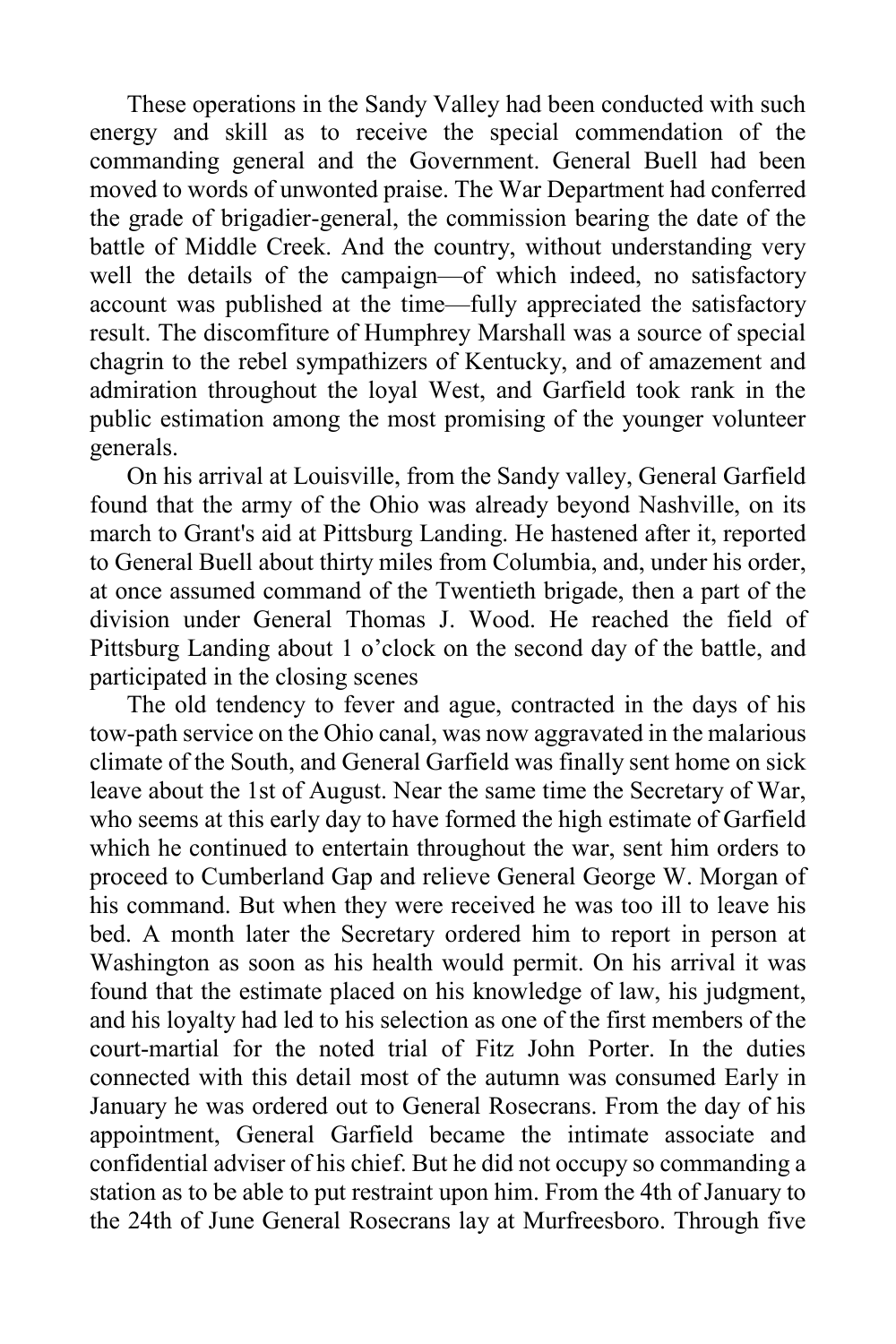months of this delay General Garfield was with him. The War department demanded an advance, and, when the spring opened, urged it with unusual vehemence. Finally General Rosecrans formally asked his corps, division, and cavalry generals as to the propriety of a movement. With singular unanimity, though for diverse reasons, they opposed it. Out of seventeen generals not one was in favor of an immediate advance, and not one was even willing to put himself on record as in favor of an early advance. General Garfield collated the seventeen letters sent in from the generals in reply to the questions of their commander, and fairly reported their substance, coupled with a cogent argument against them and in favor of an immediate movement. This report we venture to pronounce the ablest military document known to have been submitted by a chief of staff to his superior during the war. General Garfield stood absolutely alone, every general commanding troops having, as we have seen, either openly opposed or failed to approve an advance. But his statements were so clear and his arguments so forcible, that he carried conviction.

Twelve days after the reception of this report the army moved—to the great dissatisfaction of its leading generals. One of the three corps commanders, Major-general Thomas L. Crittenden, approached the chief of staff at the headquarters on the morning of the advance: "It is understood, sir," he said, "by the general officers of the army, that this movement is your work. I wish you to understand it is a rash and fatal move, for which you will be held responsible." This rash and fatal move was the Tullahoma campaign—a campaign perfect in its conception, excellent in its general execution, and only hindered from resulting in the complete destruction of the opposing army by the delays which had too long postponed its commencement. It might even yet have destroyed Bragg but for the terrible season of rains which set in on the morning of the advance and continued uninterruptedly for the greater part of a month. With a week's earlier start it would have ended the career of Bragg's army in the war.

At last came the battle of Chickamauga. Such by this time had come to be Garfield's influence that he was nearly always consulted and often followed. He wrote every order issued that day—one only excepted. This he did rarely as an amanuensis, but rather on the suggestions of his own judgment, afterward submitting what he had prepared to Rosecrans for approval or change. The one order which he did not write was the fatal order to Wood which lost the battle. The meaning was correct; the words, however, did not clearly represent what Rosecrans meant, and the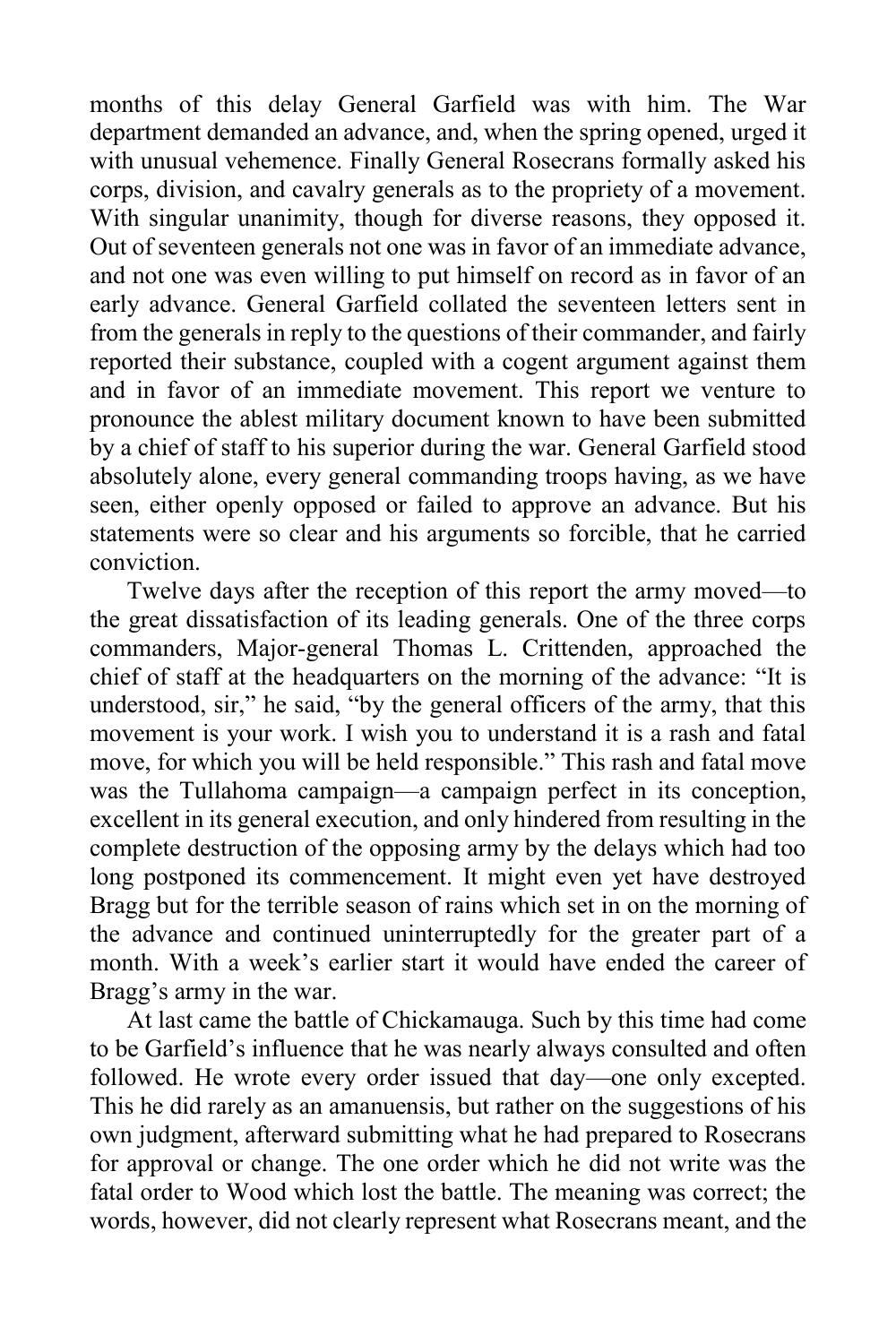division commander in question so interpreted them as to destroy the right wing. The general commanding, and his chief of staff were caught in the tide of disaster and borne back toward Chattanooga. The chief of staff was sent to communicate with Thomas, while the general proceeded to prepare for the reception of the routed army. Such at least were the statements of the reports, and, in a technical sense, they were true. It should never be forgotten, however, in Garfield's praise, that it was on his own earnest representations that he was sent—that, in fact, he rather procured permission to go to Thomas, and so back into the battle, than received orders to do so. He refused to believe that Thomas was routed or the battle lost. He found the road environed with dangers; some of his escort were killed, and they all narrowly escaped death or capture. But he bore to Thomas the first news that officer had received of the disaster on the right, and gave the information on which he was able to extricate his command. At 7 o'clock that evening, under the personal supervision of General Gordon Granger and himself, a shotted salute from a battery of six Napoleon guns was fired into the woods after the last of the retreating assailants. They were the last shots of the battle of Chickamauga, and what was left of the Union army was master of the field. For the time the enemy evidently regarded himself as repulsed; and Garfield said that night, and has always since maintained, that there was no necessity for the immediate retreat on Rossville.

#### **SERVICE IN CONGRESS.**

Practically this was the close of General Garfield's military career. A year before, while he was absent in the army, and without any solicitation on his part, he had been elected to Congress from the old Giddings district, in which he resided. He was now, after a few weeks' service with General Rosecrans at Chattanooga, sent on to Washington as the bearer of dispatches. He there learned of his promotion to a major-generalship of volunteers, "for gallant and meritorious conduct at the battle of Chickamauga." He might have retained this position in the army; and the military capacity he had displayed, the high favor in which he was held by the Government, and the certainty of his assignment to important commands, seemed to augur a brilliant future. He was a poor man, too, and the major- general's salary was more than double that of the Congressman. But on mature reflection he decided that the circumstances under which the people had elected him to Congress bound him up to an effort to obey their wishes. He was furthermore urged to enter Congress by the officers of the army, who looked to him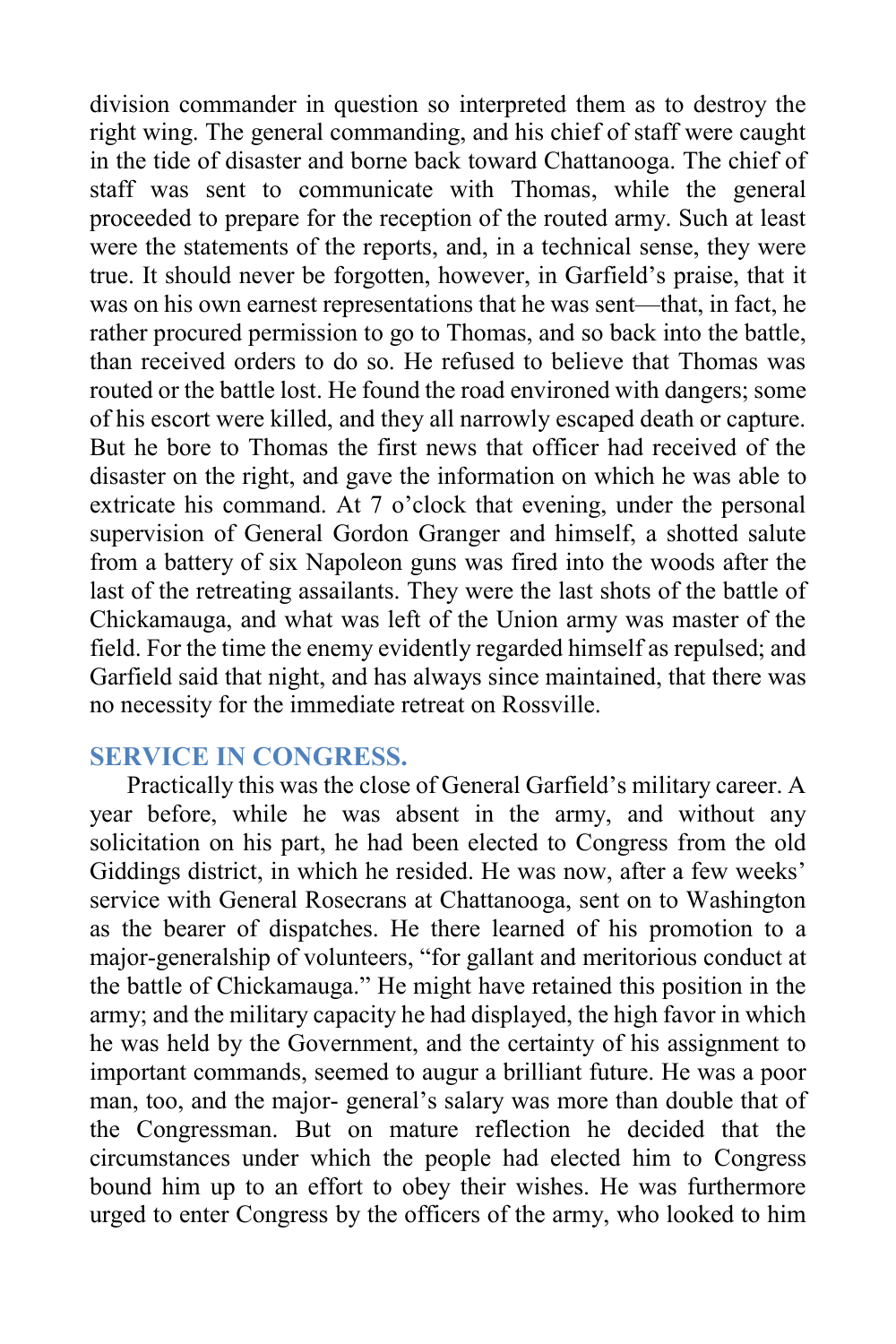for aid in procuring such military legislation as the country and army required. Under the belief that the path of usefulness to the country lay in the direction in which his constituents pointed, he sacrificed what seemed to be his personal interests, and on the 5th of December, 1863, he resigned his commission, after nearly three years' service.

General Garfield continued his military service up to the day of the meeting of Congress. Even then he seriously thought of resigning his position as a Representative rather than his major- general's commission, and would have done so had not Lincoln urged him to enter Congress. He has often expressed regret that he did not fight the war through. Had he done so he would no doubt have ranked at its close among the foremost of the victorious generals of the Republic, for he displayed in his Sandy Valley campaign and at the battle of Chickamauga the highest qualities of generalship. A brilliant opening awaited him in the Army of the Cumberland. General Thomas wanted him to take command of a corps. President Lincoln told him he greatly needed the influence in the House of one who had had practical military experience to push through the needed war legislation. He yielded, and on the 5th of December, 1863, gave up his generalship and took his seat in the House.

He was appointed on the military committee, under the chairmanship of General Schenck, and was of great service in carrying through the measures which recruited the armies during the closing years of the war.

In the summer of 1864 a breach occurred between the President and some of the most radical of the Republican leaders in Congress over the question of the reconstruction of the States of Arkansas and Louisiana. Congress passed a bill for the organization of loyal governments within the Union lines of these States, but Lincoln vetoed it, and appointed governors. Senator Ben Wade, of Ohio, and Representative Henry Winter Davis, of Maryland, united, in a letter to the New York Tribune, sharply criticizing the President for defeating the will of Congress. The letter became known as the Wade- Davis manifesto, and created a great sensation in political circles. The story got about in the Nineteenth district that General Garfield had expressed sympathy with the position of Wade and Davis. His constituents condemned the document, and were strongly disposed to set him aside and nominate another man for Congress. When the convention met the feeling against Garfield was so pronounced that he regarded his nomination as hopeless. He was called upon to explain his course. He went upon the platform, and everybody expected something in the nature of an apology, but he boldly defended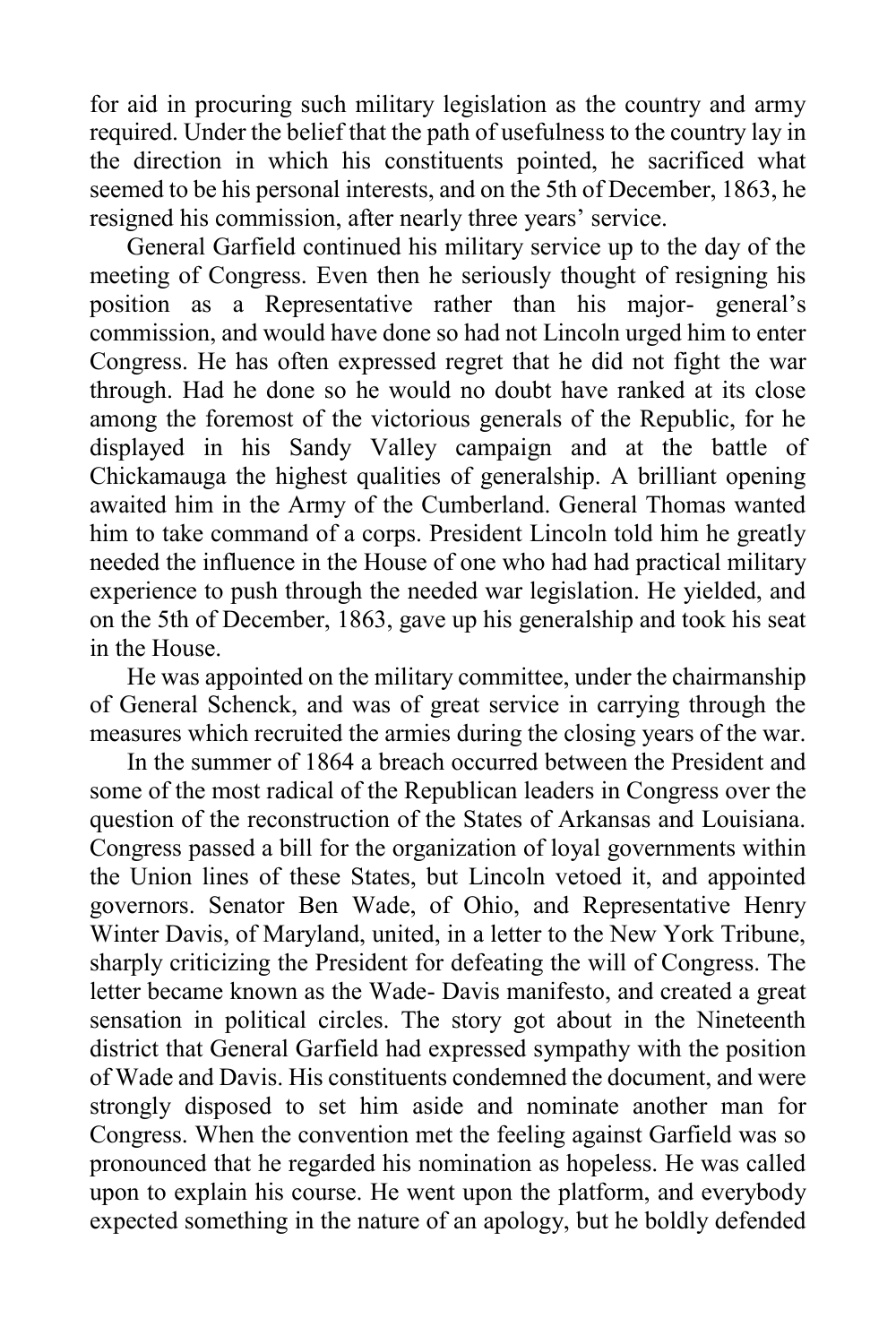his position, approved the manifesto, justified Wade, and said he had nothing to retract, and could not change his honest convictions for the sake of a seat in Congress. He had great respect, he said, for the opinions of his constituents, but greater regard for his own. If he could serve them as an independent representative, acting on his own judgment and conscience, he would be glad to do so, but if not, he did not want their nomination; he would prefer to be an independent private citizen. Probably no man ever talked that way before or since to a body of men who held his political fate in their hands. Leaving the platform, he strode out of the hall and down the stairs, supposing that he had effectually cut his own throat. Scarcely had he disappeared when one of the youngest delegates sprang up and said: "The man who has the courage to face a convention like that deserves a nomination. I move that General Garfield be nominated by acclamation." The motion was carried with a shout that reached the ears of the Congressman, and arrested him on the sidewalk as he was returning to the hotel He was elected by a majority of over twelve thousand.

At the beginning of the Thirty-ninth Congress in December, 1865, General Garfield asked Speaker Colfax to transfer him from the committee on military affairs to that of ways and means, saying that in the near future financial questions would occupy the attention of the country, and he desired to be in a position to study them carefully in advance. The military committee having on its hands the work of reorganizing the regular army on a peace basis was the more important of the two at the time, but Garfield foresaw the storm of agitation and delusion concerning the debt and the currency which was soon to break upon the country, and wisely prepared to meet it. He began a long and severe course of study, ransacking the Congressional library for works that threw light on the experience of other countries, and that gave the ideas of the thinkers and statesmen of all nations on these subjects; his membership of the ways and means also opened up a line of congenial work in connection with the tariff and the system on internal revenue taxation. These two sources of income, gauged to the needs of the war, had to be changed to conform to the conditions of peace. In the course of this work and of the investigations which accompanied it, reached a conclusion upon the tariff question from which he never departed—namely, that whatever may be the truth or falsity of abstract theories about free trade, the interests of the United States require a moderate protective system. In March, 1866, he made his first speech on the currency question, and took strong ground in favor of a speedy return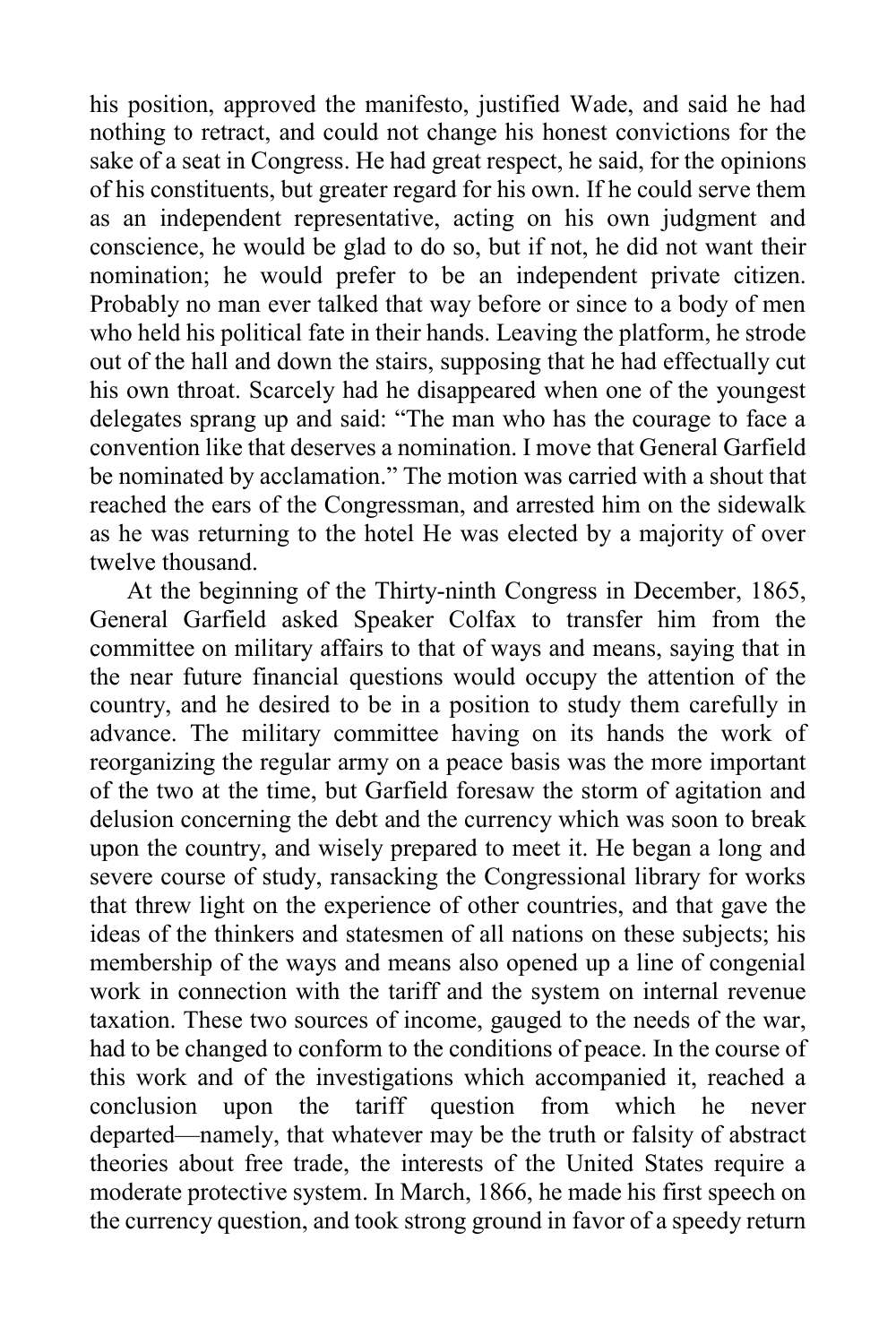to specie payments.

In the summer of 1867 General Garfield went to Europe and made a rapid tour through Great Britain and the Continent. His health failed under the pressure of too much brain work and he took this means of recuperating. This was the only year since he entered public life that he had been absent from a political campaign. He returned late in the fall to find that Pendletonism —a demand for the payment of the bonded debt in irredeemable greenback notes—had run rampant in Ohio, and had taken possession of the Republican Party as well as of the Democracy. A reception was given him at Jefferson, in his district, which assumed the form of a public meeting. He was told that he had better say nothing about his financial views, for his constituents had made up their minds that the bonds ought to be redeemed in greenbacks. He made a speech in which he told his friends plainly that they were deluded, that there could be no honest money not redeemable in coin, and no honest payment of the debt could be made save in coin, and that as long as he was their representative he should stand on that ground, whatever might be their views. The speech produced a deep impression throughout the district. The next June the National Republican Convention took sound ground on the debt and currency questions, and most Republicans who had been carried away by Pendletonism grew ashamed of their folly.

## **A LEADER IN FINANCE.**

In the Fortieth Congress General Garfield was put back on the military committee and made its chairman. In 1868 he was renominated without opposition, and chosen a fourth time to represent his district. On the organization of the Forty-first Congress, in December, 1869, General Garfield was made chairman of the committee on banking and currency. The inflation movement was rapidly gathering force in the country, and men of both parties in Congress were swept into it by fear of their constituents. A cry was set up that times were getting bad because there was not money enough to do the business of the people. The West, particularly, clamored for more currency. General Garfield led the opposition to inflation. Finally, after a long fight in his committee with the men who wanted to throw out a flood of new greenbacks, he brought in and carried through Congress a bill allowing an addition of \$54,000,000 to the National bank circulation, and giving preference in the assignment of the new issue to the States which had less than their quota of the old circulation. This measure was a stunning blow to the inflation movement. The new issue was not all taken up for four years,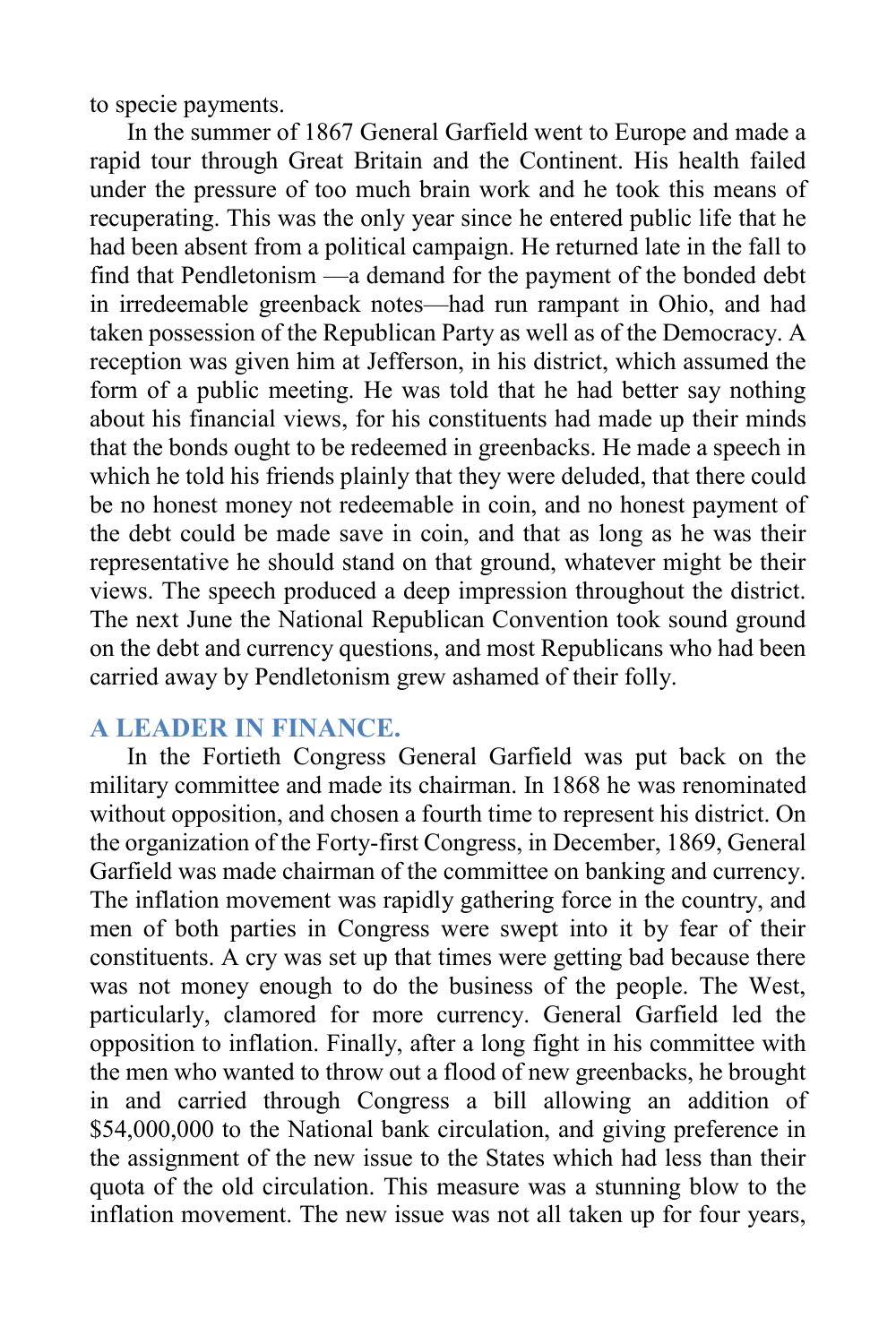and during all that time it was a sufficient answer to all demands for "more money" to call attention to the fact that there was currency waiting in the Treasury for anyone who would organize a bank. Soon after the \$54,000,000 was applied for, National banking was made perfectly free. The New York gold panic came during General Garfield's chairmanship of the banking committee. Under orders of the House he conducted with great sagacity and thoroughness an investigation which exposed all the secrets of the gold gamblers' plot which culminated in "Black Friday." He made a report which was a complete history of the affair, and the lesson he drew from it was that the only certain remedy against the occurrence of such transactions was to be found in the resumption of specie payments. He became the recognized leader of the honest-money party in the House and the most potent single factor in the opposition to inflation. He helped work up the bill to strengthen the public credit, which failed to get through during the closing days of Johnson's administration, but was passed as soon as Grant came in, and was the first measure to which the new President put his signature. This bill committed Congress fully to the payment of the public debt in coin, and was the fortress around which the financial battle raged in subsequent years.

In December, 1871, General Garfield was placed at the head of the important committee on appropriations, a position which made him a leader of the majority side of the House. With his old habit of doing everything he undertook with the utmost thoroughness, he made a laborious study of the whole history of appropriation bills of this country and of the English budget system. He found a great deal of looseness and confusion in the practice concerning estimates and appropriations. Unexpended balances were lying in the Treasury, amounting to \$130,000,000, beyond the supervision of Congress and subject to the drafts of Government officers. There were, besides, what was called permanent appropriations, which ran on from year to year without any legislation. Garfield instituted a sweeping reform. He got laws passed covering all old balances back into the Treasury, making all appropriations expire at the end of the fiscal year for which made, unless needed to carry out contracts, and covering in all appropriations at the end of every second year. At the same time he required the executive committee to itemize their estimates of the money needed to run the Government much more fully than had been done before, so that Congress would know just how every dollar it voted was to be expended. The four years of his chairmanship of appropriations were years of close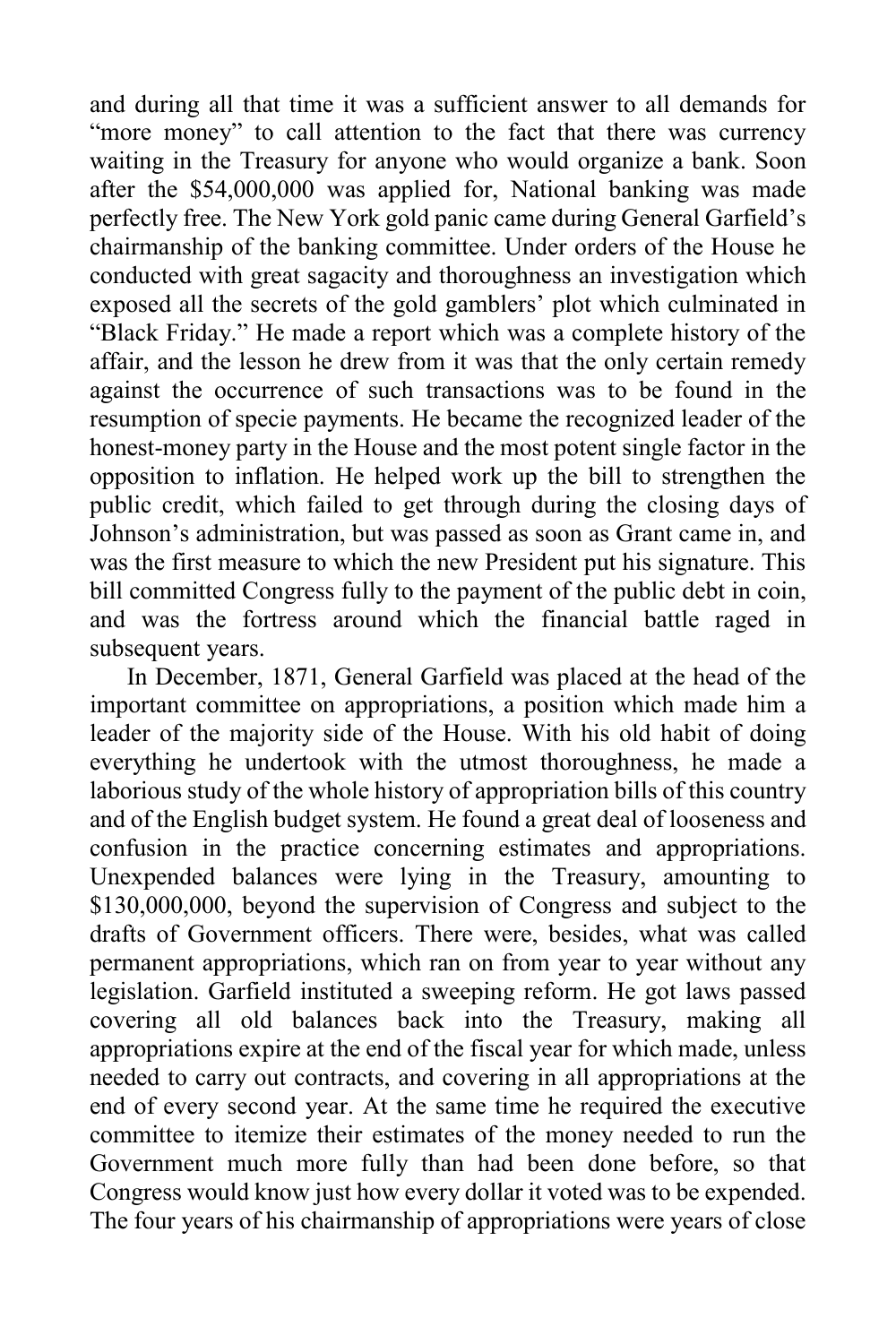and unremitting labor. He worked habitually fifteen hours a day. In addition to the demands of his own department of legislation he took part in all the debates involving the principles of the Republican Party, fought without cessation a brave battle against inflation and repudiation, and omitted no opportunity to aid in educating the public mind to a comprehension of the importance of returning to specie payments.

Five times had General Garfield been chosen to represent the old Giddings district without serious opposition in his own party, and without a breath of suspicion being cast upon his personal integrity. With one exception his nominations had been made by acclamation. In his sixth canvass, however, a storm of calumny broke upon him. A concerted attack was made upon him for the purpose, if possible, of defeating him in the convention, and failing in that, to beat him at the polls. He was charged with bribery and corruption in connection with the Credit Mobilier affair and the DeGolyer pavement contract, and with responsibility for the salary grab. His people, however, resented the slanders, and in the convention he was nominated by a majority of three to one. The opposition to him did not bring forward a candidate, but merely cast blank votes. His enemies then nominated a second Republican candidate. General Garfield met the charges against him before the jury of his constituents. He visited all parts of the district, speaking day and night at township meetings. The verdict of the election was a complete vindication of his character and actions, and in 1876 and 1878 his constituents nominated him by acclamation and elected him by increased majorities.

# **HEADING THE MINORITY.**

The result of the election of 1874 was to give the Democrats control of the House, which met in December, 1875. Hitherto the legislative work of General Garfield had been constructive. Now he was called upon to defend this work against the assaults of the party which step by step had opposed its accomplishment, and which, by the aid of the solid support of the late rebel element, had gained power in Congress. One of the first movements of the Democrats was for universal amnesty. Mr. Blaine offered an amendment to their bill, excluding Jefferson Davis. Then followed the famous debate about the treatment of prisoners of war, opened by Blaine's dashing attack on Hill, continued by Hill's reply charging that Confederates had been starved in Northern prisons, and closing with Garfield's response to Hill. Garfield, by a brilliant stroke of parliamentary strategy, forced a Democrat to testify to the falsity of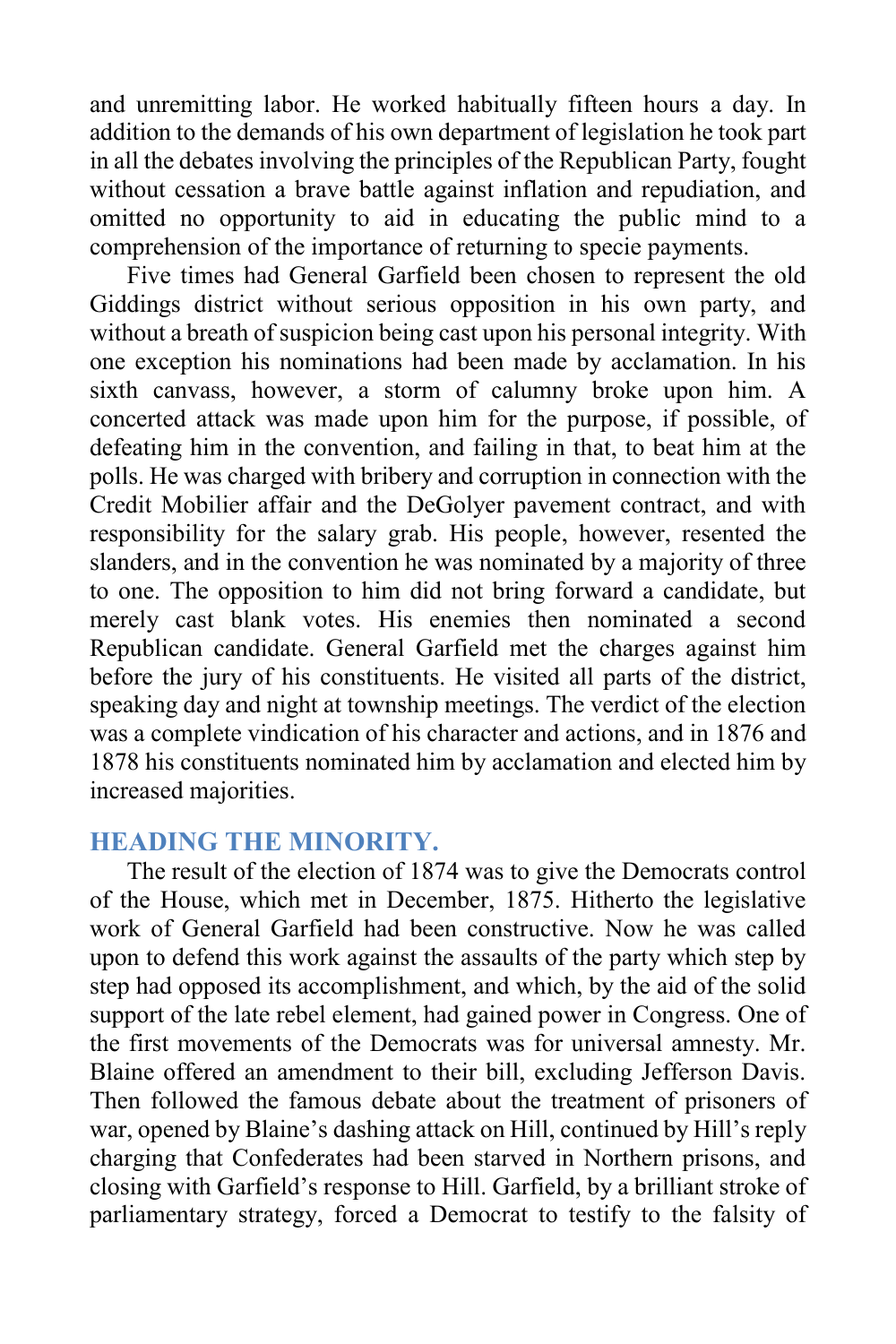Hill's charge. He said that the Elmira, New York, district, where was located during the war the principal prison for captured rebels, was represented in the House by a Democrat. He did not know him, but he was willing to rest his case wholly on his testimony. He called upon the member from Elmira to inform the House whether the good people of his city had permitted the captured Confederate soldiers in their midst to suffer for want of food and clothing during their imprisonment. The gentleman rose promptly and said that to his knowledge the prisoners had received exactly the same rations as the Union soldiers guarding them. While this statement was being made, a telegraph dispatch was handed to General Garfield. Holding it up, he said: "The lightnings of heaven are aiding me in this controversy." The dispatch was from General Elwell, of Cleveland, who had been the quartermaster at the Elmira prison, and who telegraphed that the rations issued to the rebel prisoners were in quantity and quality exactly the same as those issued to their guards. Garfield's speech killed the Democrats' bill. They withdrew it rather than risk a vote. Mr. Blaine's transfer to the Senate soon after this debate left Garfield the recognized leader of the Republicans in the House. Mr. Kerr, the Democratic speaker, died in the midst of his term, and in the election of his successor General Garfield received the unanimous Republican vote. Soon after, in August, 1876, came the dispute with Lamar. Lamar was the greatest orator the Democrats had, and was selected by them to make a keynote campaign speech. It was a sharp attack upon the Republican Party, an appeal for sympathy for the "oppressed South," and an argument to show that peace and prosperity could come only through Democratic rule. General Garfield took notes of the speech. All his colleagues insisted that he alone was competent to break the force of Lamar's masterly effort. This speech is usually accounted the greatest of his life. It created a furor in the House. All business was suspended for ten minutes after he finished, so great was the excitement. One hundred thousand copies of the speech were subscribed for at once by members who wanted to circulate it in their districts, and during the campaign over a million copies were distributed. It contributed powerfully to the success of the Republican Party in the Presidential campaign of that year.

After the election arose the dispute about the count of the votes of South Carolina, Florida, and Louisiana. President Grant telegraphed to General Garfield, under date of November 10th, as follows:

*I would be gratified if you would go to New Orleans and remain there until the vote of Louisiana is counted. Governor*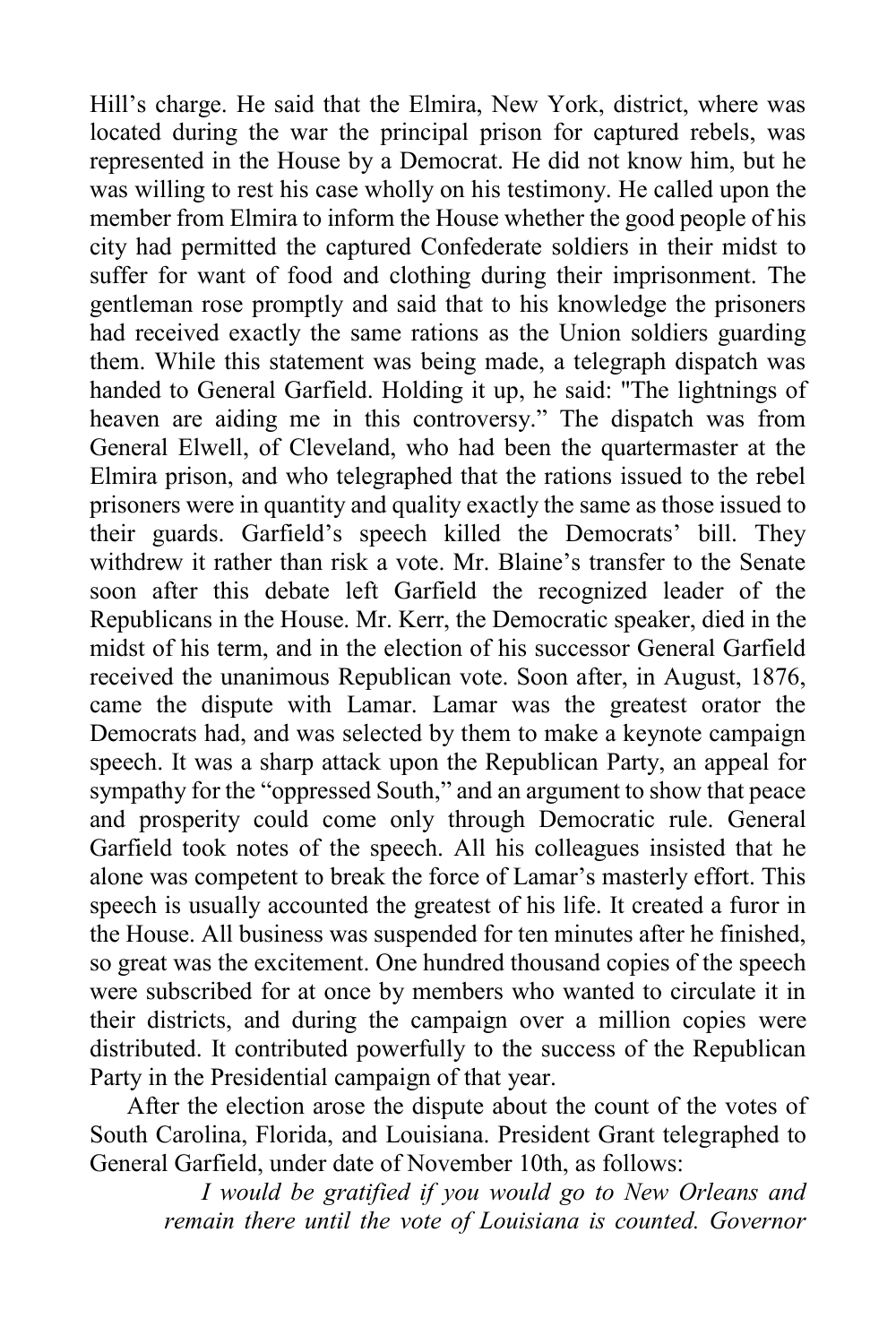*Kellogg requests that reliable witnesses be sent to see that the canvass of the vote is a fair one.*

*U. S. Grant.*

Garfield went to Washington, consulted with the President, and then proceeded to New Orleans in company with John Sherman, Stanley Matthews, and a number of other prominent Republicans. While on his way back to Washington, returning from New Orleans, he was again chosen by the unanimous vote of the Republicans of the House as their candidate for speaker.

General Garfield opposed the electoral commission bill, but in spite of his opposition, when the bill passed he was selected as a member of the tribunal. The Republicans of the House were to have two members. They met in caucus and were about to ballot, when Mr. McCreary, of Iowa, said that there was one name on which they were all agreed, and which need not be submitted to the formality of a vote—that of James A. Garfield. Garfield was chosen by acclamation. The second commissioner was George F. Hoar, of Massachusetts, who afterwards presided over the Chicago convention which nominated General Garfield for the Presidency. As a member of the electoral commission General Garfield delivered two opinions, in which he brought out with great clearness the point that the Constitution places in the hands of the Legislatures of the States the power of determining how their electors shall be chosen, and that Congress had no right to go behind the final decision of a State. If there was nothing in the constitution or laws of a State touching the matter, its Legislature could appoint electors as Vermont did, after her admission to the Union.

Immediately after President Hayes' inauguration, the Republicans in the Ohio Legislature desired to elect General Garfield to the United States Senate in place of John Sherman, who had resigned his seat to enter the Cabinet. Mr. Hayes made a personal appeal to him to decline to be a candidate and remain in the House to lead the Republicans in support of the Administration. General Garfield acceded, in the belief that his services would be of more value to the party in the House than in the Senate, and withdrew his name from the canvass, greatly to the disappointment of his friends in Ohio, who had already obtained pledges of the support of a large majority of the Republican members of the Legislature.

In the session of 1878 General Garfield led the long struggle in defense of the resumption act, which was assailed by the Democrats with a vigor born of desperation. He also made a remarkable speech on the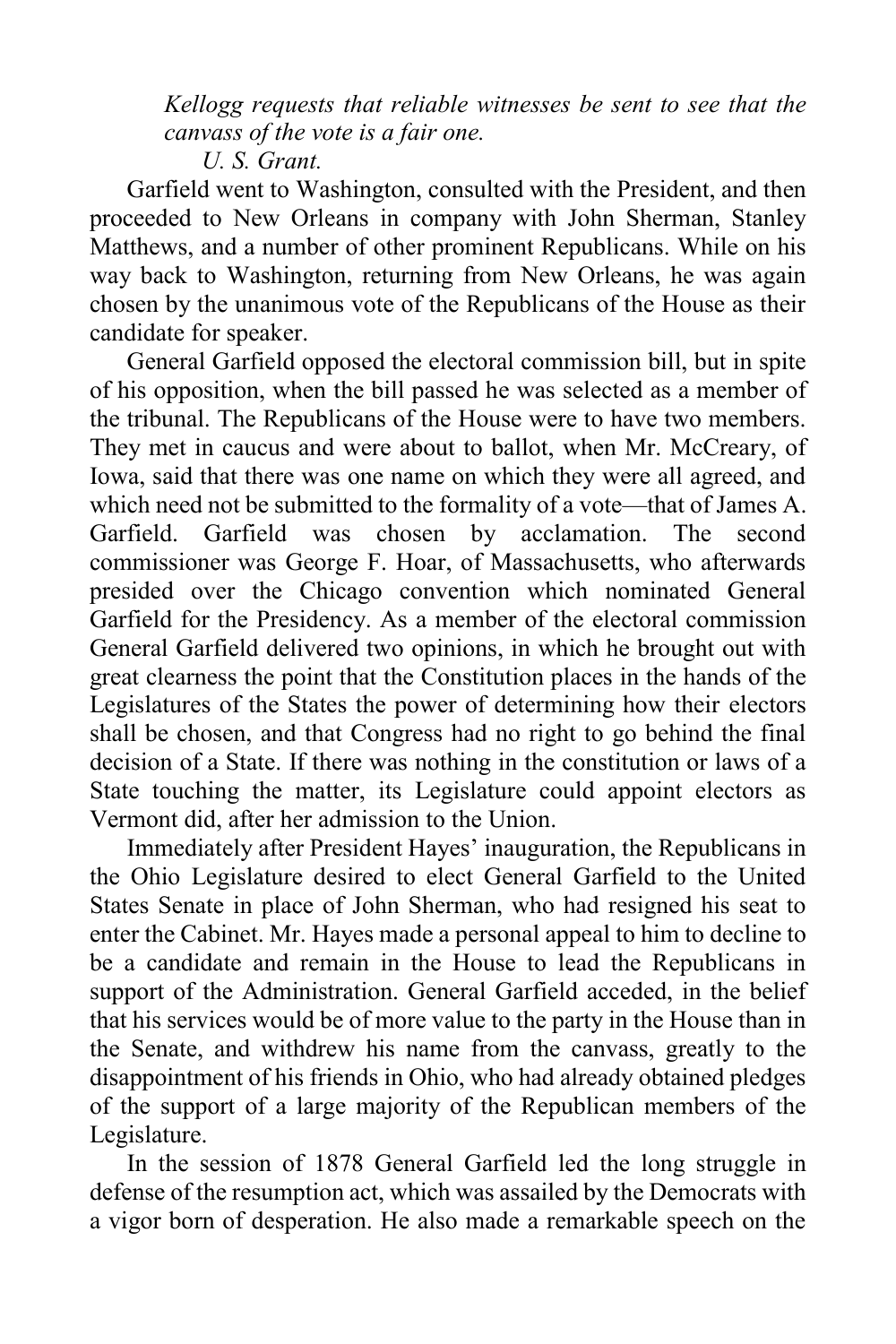tariff question, in opposition to Wood's bill, which sought to break down the protective system. During the extra session of 1879, forced by the Democrats, for the purpose of bringing the issue of the repeal of the Federal election laws prominently before the country, General Garfield led the Republican minority with consummate tact and judgment. The plan of the Democrats was to open the debate with a general attack on the Republican Party in order to throw their adversaries upon the defensive as apologists for the course of their party. McMahon, of Ohio, was selected to make the opening speech. Garfield did not wait for him to make his argument, but securing the floor ahead of him, delivered his famous Revolution in Congress speech, in which he attacked the Democrats with such vigor and exposed with so much force their scheme for withholding appropriations for the support of the Government, to compel the President to sign their political measures, that they were thrown into confusion, and instead of taking the offensive, were obliged to resort to a weak, defensive campaign. Driven from position to position by successive vetoes and by the persistent assaults of the Republican minority, they ended with a ridiculous fiasco. Instead of refusing \$45,000,000 of appropriations, as they threatened at the beginning, they ended by appropriating \$44,000,000 of the amount, leaving only \$400,000 unprovided for. The following winter the Democrats recommenced the fight, but in a feeble, disheartened way. They set out to refuse all pay to the United States marshals unless the President would let them wipe out the election laws. General Garfield met them with a powerful speech on Nullification in Congress, in which he showed that while it was clearly the foremost duty of the law-makers in Congress to obey, the Democrats had become leaders in an attempt to disobey them and break them down. General Garfield's last work in Congress was a report on the Tucker tariff bill. In January, 1880, General Garfield was chosen to the Senate by the Legislature of Ohio for the term of six years, beginning March 4, 1881. He received the unanimous vote of the Republican caucus, an honor never before conferred upon a citizen of Ohio by any party.

#### **NOMINATION FOR PRESIDENT.**

General Garfield went to the Republican National convention at Chicago as a delegate at large from the State of Ohio. His great experience in National politics made him very naturally the leader of the delegation. Ohio had agreed to present the name of Secretary Sherman to the convention as its candidate for President. His speech presenting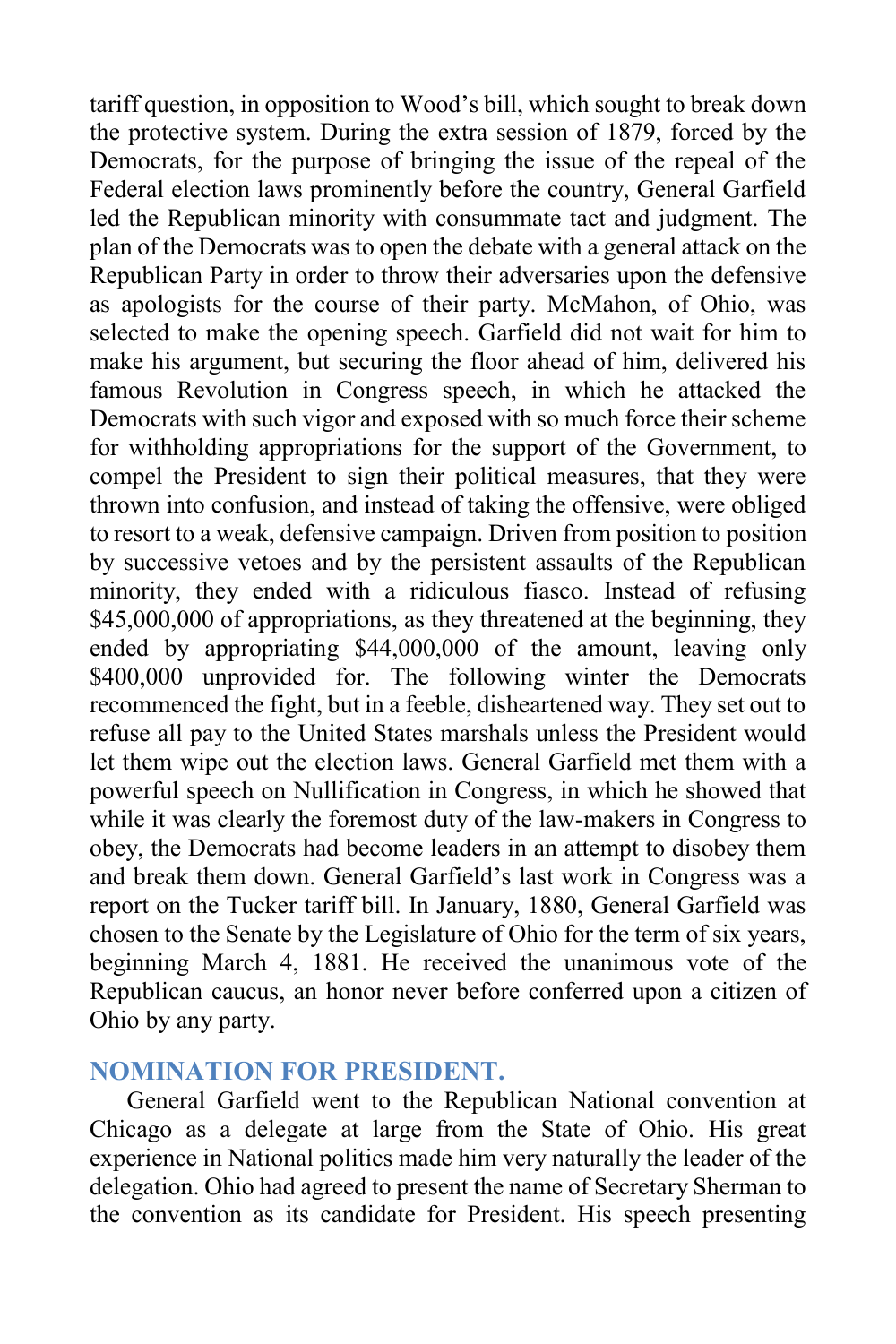Sherman's name was universally applauded as a model of dignified oratory, and as a timely effort to prevent the sharp differences of feeling in the convention from weakening the party in the approaching campaign. His short speeches on questions arising before the convention during its long and turbulent session were all couched in the same vein of wise moderation, while adhering firmly to the principle of district representation and the right of every individual delegate to cast his own vote.

When the balloting began, a single delegate from Pennsylvania voted for Garfield. No attention was paid to this vote, which was thought to be mere eccentricity on the part of the man who cast it. Later on a second Pennsylvania delegate joined the solitary Garfield man. So the balloting continued, the fight being a triangular one between Grant, Blaine, and Sherman, with Washburne, Edmunds, and Windom in the field, ready for possible compromises. General Garfield's plan, as leader of the Sherman forces, was to keep his candidate steadily in the field, in the belief that the Blaine men, seeing the impossibility of the success of their favorite, would come to Sherman and thus secure his nomination. After a whole day voting, however, it became plain that a union of the Blaine and Sherman forces in favor of Sherman could not be effected, and that an attempt in that direction would throw enough additional votes to Grant to give him the victory. Some unsuccessful efforts were made on the second day's voting to rally on Edmunds and Washburne.

Finally, on the thirty-fourth ballot, the Wisconsin men determined to make an effort in an entirely new direction to break the deadlock. They threw their seventeen votes for Garfield. General Garfield sprang to his feet and protested against this proceeding, making the point of order that nobody had a right to vote for any member of the convention without his consent, and that consent, he said, "I refuse to give."

The chairman declared that the point of order was not well taken, and ordered the Wisconsin vote to be counted. On the next ballot nearly the whole Indiana delegation swung over to Garfield, and a few scattering votes were changed to him from other States, making a total of fifty votes cast for him in all. Now it became plain that, by a happy inspiration, a way out of the difficulty had been found. On the thirty-sixth ballot, State after State swung over to Garfield amidst intense excitement, and be was nominated by the following vote: Garfield, 399; Grant, 306; Sherman, 3; Washburne, 5. The nomination was accepted on all hands as an exceedingly fortunate one, and both the friends and opponents of General Garfield vied with each other in the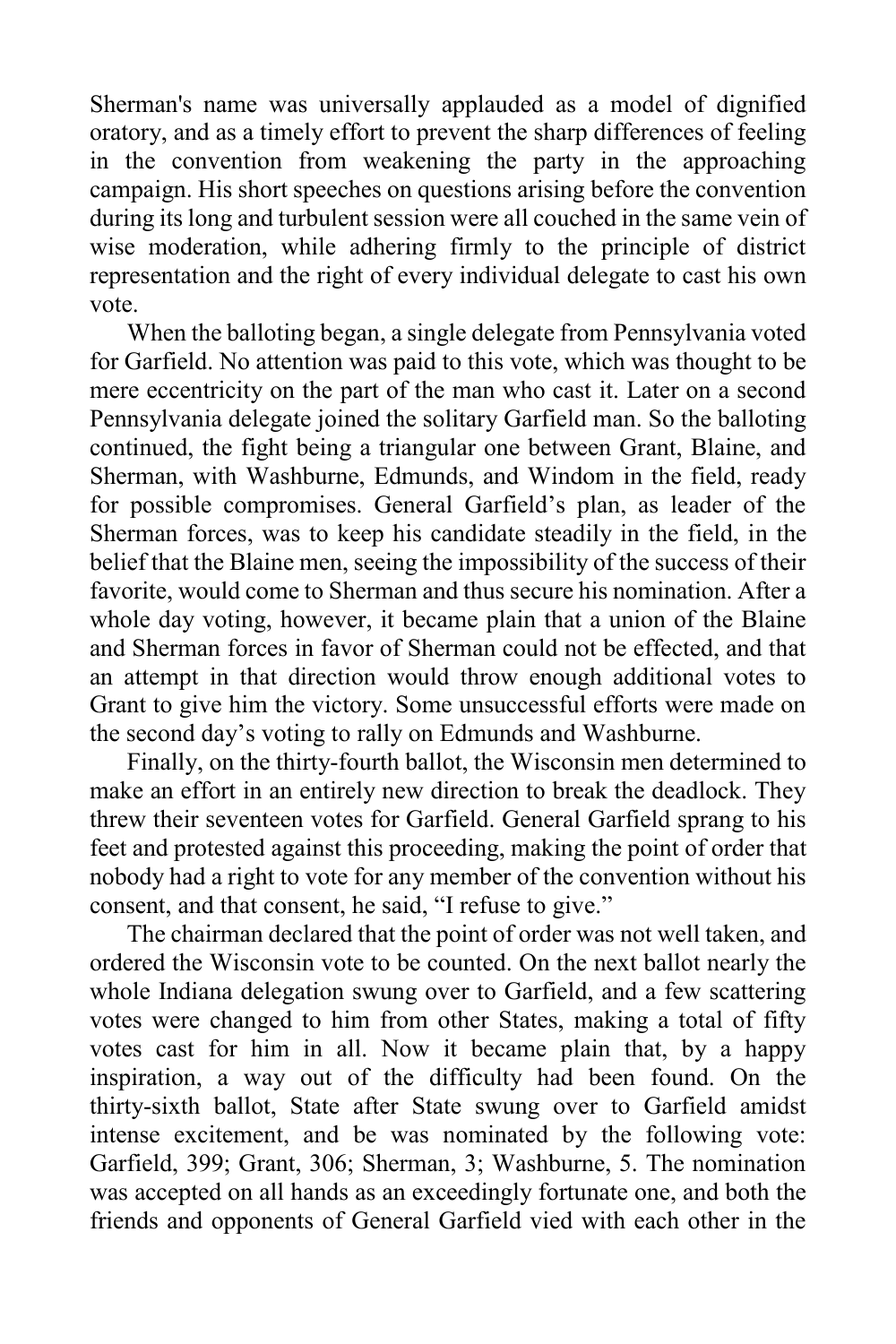enthusiasm with which they indorsed it. Congratulations poured in from all parts of the country, and on his way from Chicago to his farm in Ohio, General Garfield was the recipient of a popular ovation, which repeated itself at every town and railroad station.

Outside of his political work, General Garfield was a frequent platform speaker on topics connected with education, finance and social science. In 1878 he delivered a notable address in Fanueil hall, Boston, on Honest Money. In 1874 he delivered six lectures on social science at Hiram College. In 1869 he spoke on the value of statistics before the American Social Science association in New York. In late years he was an occasional contributor to the pages of the Atlantic Monthly and the North American Review.

#### **HOME AND FAMILY LIFE.**

The first years of General Garfield's married life were passed in Hiram, boarding with families of friends, and it was not until he went to the war that he saved money enough to buy a home. In 1862 he purchased a small frame cottage facing the college green, paying for it \$800. About \$1,000 more was spent in enlarging it by a wing and fitting it up. The rooms were small and the ceilings low, as was the fashion in village houses of moderate pretensions, but the young housewife soon made the place cozy and homelike. This was the only home of the family for many years. While in Washington they lived in apartments. The lack of a settled home at the capital, where the children could grow up amid wholesome influences, was seriously felt early in

General Garfield's Congressional career, but it was not until he had been three times elected that he began to regard that career as likely to continue for an indefinite period, and sought the means of escaping from the disagreeable features of hotel and boarding-house life. He bought a lot on the corner of Thirteenth and I streets, facing Franklin Square, and with money loaned him by an old army friend put up a plain, square, substantial brick house, big enough to hold his family and two or three guests. As the boys grew older, however, and needed more range for their activities than the city house could afford, the desire to own a farm which he had always felt grew upon him. When he had paid off the mortgage on his house and had a little money ahead, he thought he could safely gratify his desires and after a good deal of thought about localities, decided to settle in the vicinity of the Lake Shore railroad on one of the handsome productive ridges that run parallel to Lake Erie. A farm of one hundred and sixty acres was bought in the town of Mentor, Lake County,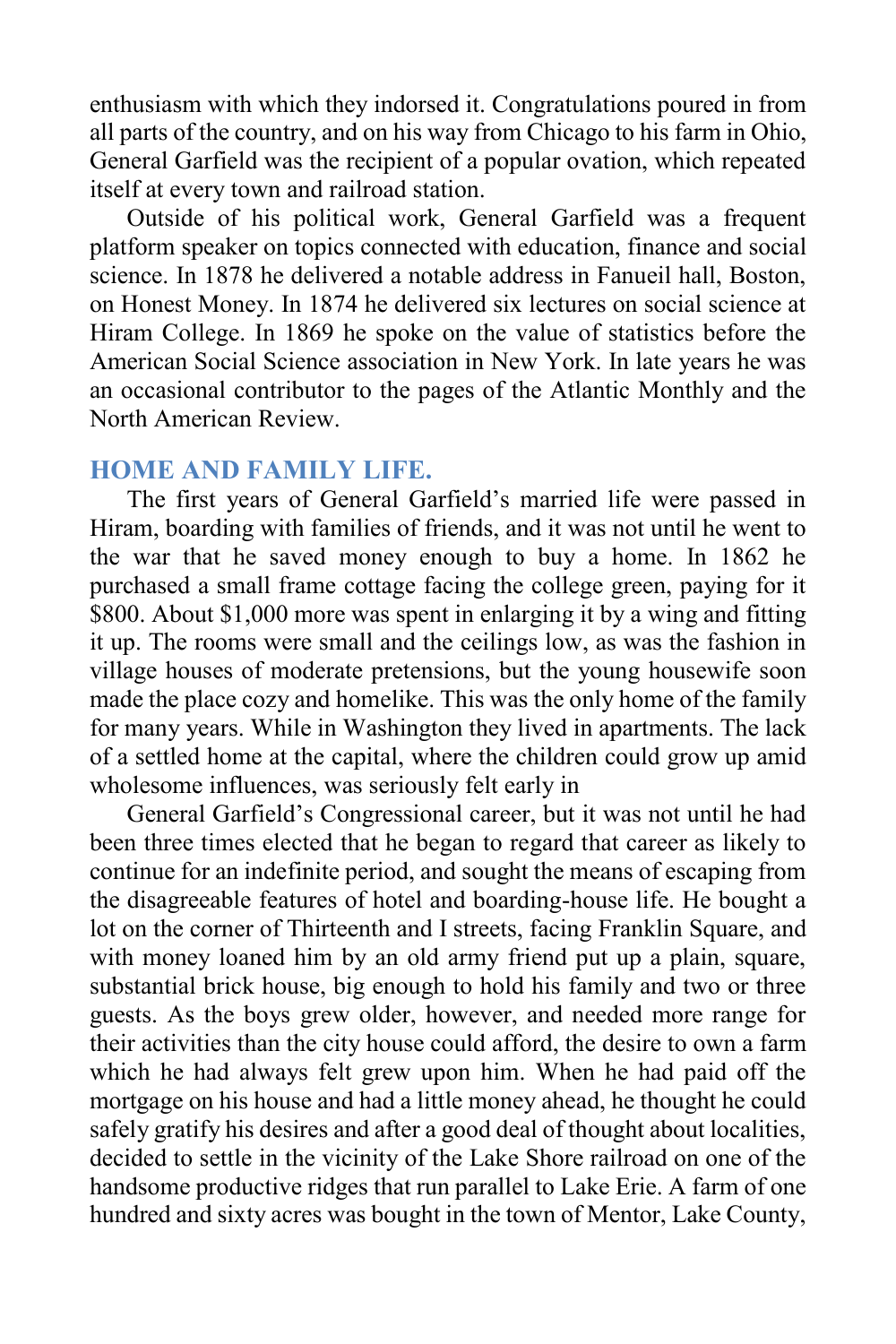a mile from a railway and telegraph station, and half a mile from a post-office. The buildings consisted of a tumble-down barn and an ancient farm house a story and a half high ; but the land was fertile, the summer climate, tempered by breezes from the neighboring lake, was delightful, and the people in the vicinity were of the best class of farmers to be found in Ohio. Here the General revived all the farming skill of his boyhood days, holding the plow or loading the hay wagon or driving the ox team. Draining, fencing, and other improvements absorbed all the money the place brought in, and the time spent upon it was highly enjoyed by all the members of the household, and every winter they looked forward to the adjournment of Congress and their release from Washington with pleasant anticipations.

General Garfield had seven children and five are living. The oldest, Mary, died when he was in the army, and the youngest, Edward, died in Washington about four years ago. Of the surviving children, the oldest, Harry, is fifteen; after him comes James, Molly, Irwin (named after General McDowell), and Abraham. Harry and James are preparing for college at St. Paul's school, in Concord, New Hampshire. Harry is the musician of the family, and plays the piano well. James, who more resembles his father, is the mathematician. Molly, a handsome girl of thirteen, is ruddy, sweet-tempered, vivacious, and blessed with perfect health. The younger boys are still in the period of boisterous animal life. All the children have quick brains and are strongly individualized. All learned to read young except Abe, who hearing that his father had years ago said in a lecture on education, that no child of his should be forced to read until he was seven years old, took refuge behind the theory and declined to learn his letters until he had reached that age.

The manner of life in the Garfield household, whether in Washington or on the Mentor farm, was simple and quiet The long table was bountifully supplied with plainly cooked food, and there was always room for any guest who might drop in at meal time. No alcoholic drinks were used. There was no effort at following fashions in furniture or at table service. No carriage was kept at Washington, but on the farm there were vehicles of various sorts, and two teams of stout horses. Comfort, neatness, and order prevailed, without the least attempt at keeping up with style of dress and living, or any desire to sacrifice the healthful regularity of household customs adopted before the General won fame and position, to the artificial usages of what is called good society.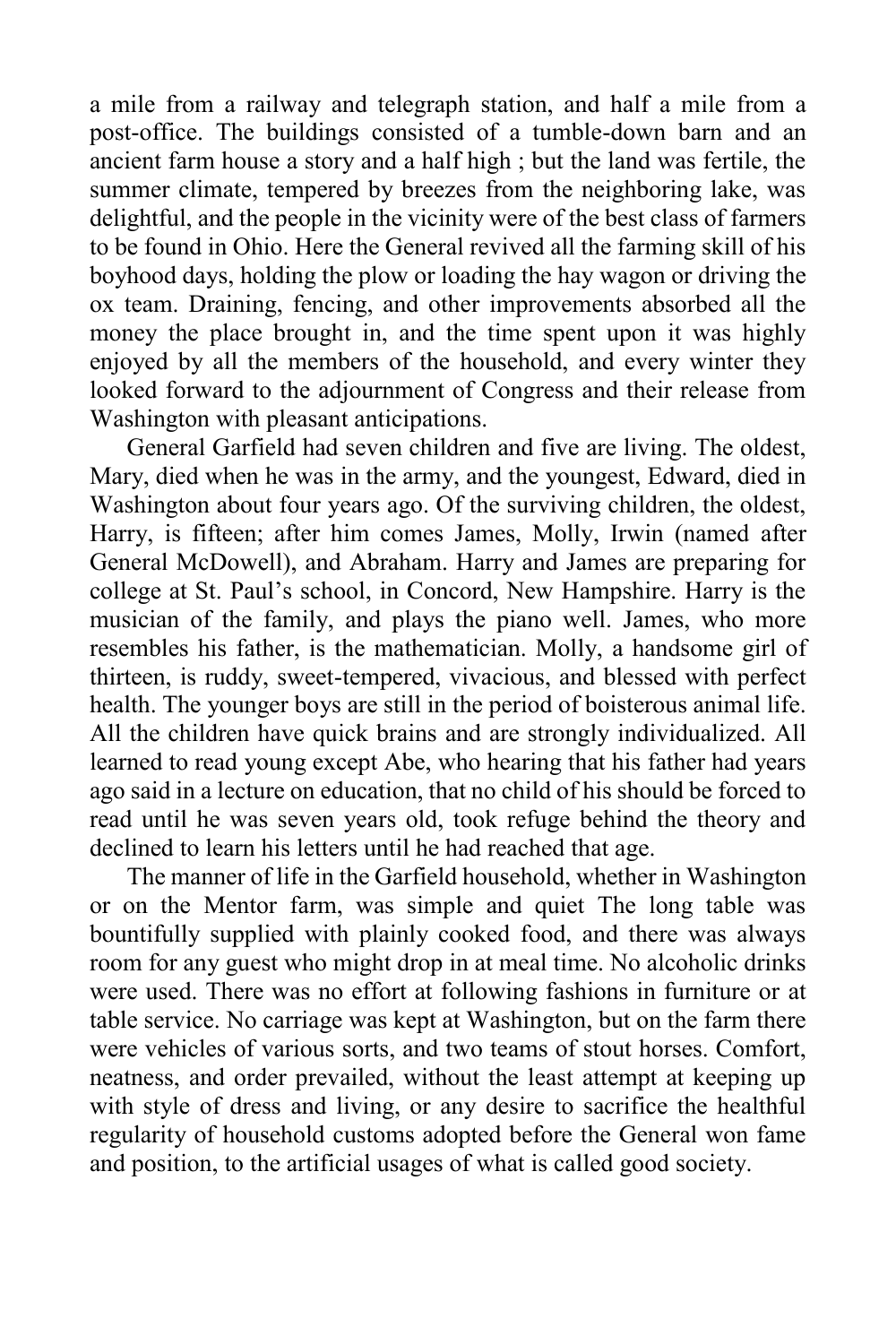## **CANDIDATE AND PRESIDENT.**

General Garfield's conduct during the campaign greatly strengthened his candidacy. He remained upon his farm in Mentor, receiving all who came to see him in a frank, open-handed way, and expressing with clearness and dignity his views on the main lines of topics entering into the canvass. A series of extempore speeches made to various delegations representing many interests and many classes of people, which called upon him, gave new proof of the breadth of his mind, his self-control, and his patriotic impulses. All these addresses added to his popularity. In past campaigns candidates had usually been bridled by their friends for fear they would injure their chances. General Garfield allowed no one to be the judge of when he should speak or what he should say, and no word he spoke, from the day of his nomination to that of his election, lost him a vote. He left his farm on two or three occasions to attend reunions of his old army comrades, and in August went to New York to confer with the leaders of the Republican Party. The rest of the time he kept open house, receiving during the campaign many thousands of people representing every State in the Union.

After his election, of which, by the way, he never had serious doubt, he continued to live in his farm house until the time for his journey to Washington. He was overwhelmed with advice and importuned in regard to his Cabinet appointments, but the advice was welcome whenever it was honest and unselfish, and the importunities he bore with the usual patient courtesy. When the time came for action, he made up his Cabinet to suit himself according to his own best judgment. It was generally approved by the public.

The administration began with the hearty support of the country, and with high hopes for its success. The President's inaugural was an admirable production. It was eloquent, high-minded, courageous, and patriotic. His bearing and behavior in the White House showed that his strength of mind, knowledge of government, and conception of the dignity of his position were such as to fill the full measure of the highest requirements of the executive office. He gave promise of being an ideal President. No one ever came to the Presidential chair before him with such wide knowledge of public men and public affairs. All went smoothly until the unhappy conflict began over the Federal patronage in New York, for which Senator Conkling was responsible. In that controversy President Garfield bore himself with firmness and dignity. It was his right to make appointments in New York as in other States, and he quietly and unyieldingly insisted upon exercising that right. The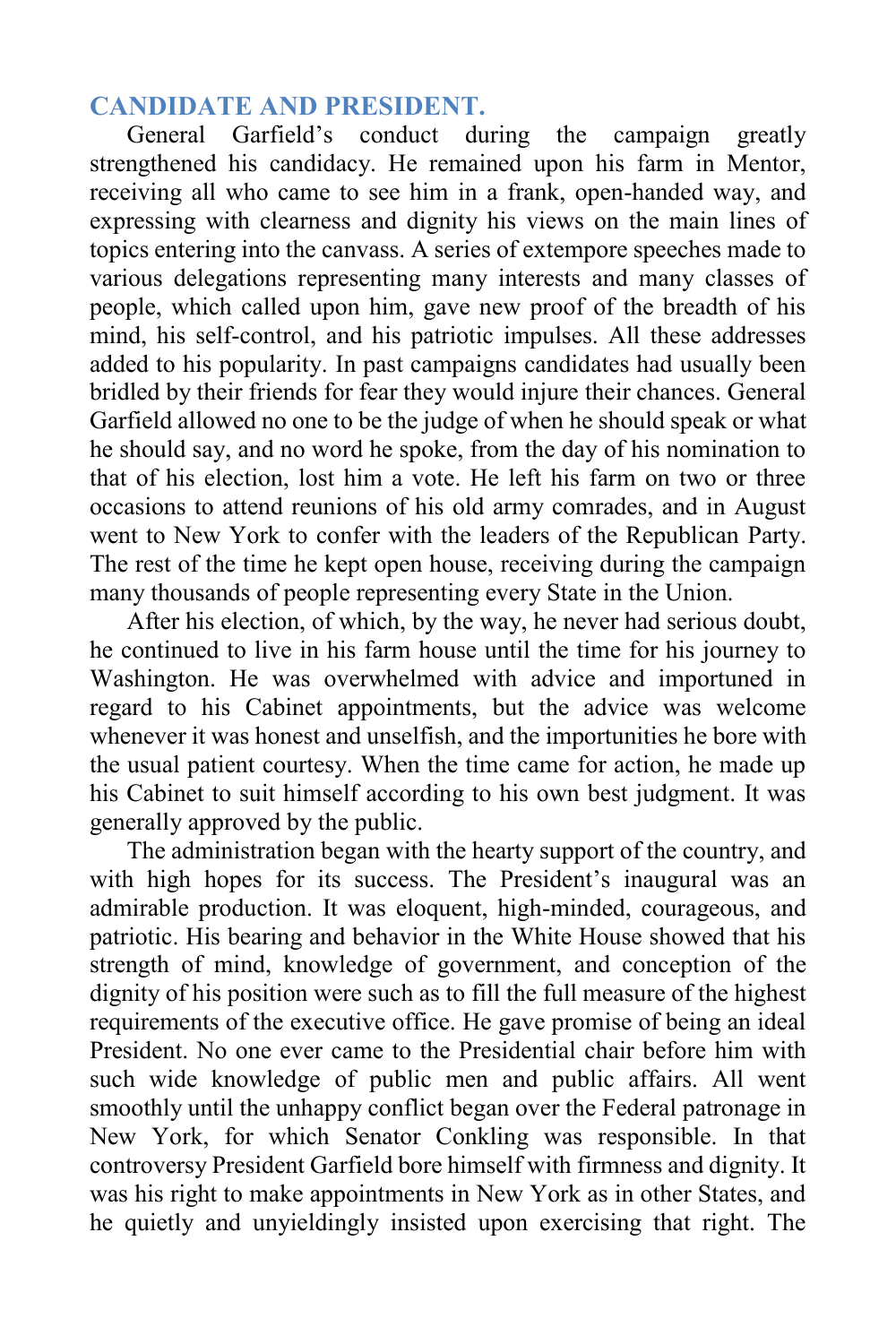Senate sustained him by a unanimous vote after the resignation of the two New York Senators, and the people stood by him with almost equal unanimity.

President Garfield gave the closest attention to his duties. The little time he took for rest he spent in the midst of his family or in the society of a few friends. He gave the customary receptions but he had no love of ceremonies or display. He was serious and sad. The office which had come to him without seeking he regarded as a grave responsibility and a heavy burden. If he ever thought it involved a peril to his life he did not speak on the subject He was a brave man, who had faced death on many battle-fields, and he was not, like timorous persons, in the habit of dwelling upon possible dangers. No pains were taken to shield him from assassination, although he had received warning that the animosities his action created in the minds of a small political faction might end in an attempt on his life. He was so thoroughly a man of the people, and so firm a believer in the orderly working of Republican institutions in this country, that he suspected no danger to himself from freely mingling with crowds. When he left the White House he went like an ordinary citizen, and no effort was made to protect his person. He visited Long Branch with his family and a single officer; he returned to Washington accompanied by one friend only. A little precaution would have saved him from the assassin's bullet, but nobody thought precaution necessary.

During the few days General Garfield spent at Long Branch the rapid recovery of his wife from her serious illness and his own comparative rest from the official work produced a marked effect upon him. He spoke of his excellent physical health and talked cheerfully of having got through with the severest strain likely to come upon him during his administration. Much of his old, hearty, genial, frank manner, of which the cares of office had seemed to be robbing him, came back in his intercourse with his friends. He showed much pleasure at the near prospect of revisiting the scenes of his college life in Williamstown, Massachusetts, and promised himself the delight of reviving old memories with his classmates, and being for a little time in thought a boy again. His habitual mental state at that time was, however, one of great gravity. A friend who saw him said to him: "I saw the roof of your house the other day while traveling on the Lake Shore railroad." "I wish I could see it again," replied the President in a solemn tone of voice, as if he felt for the moment that he was destined never to see the home that was so dear to him.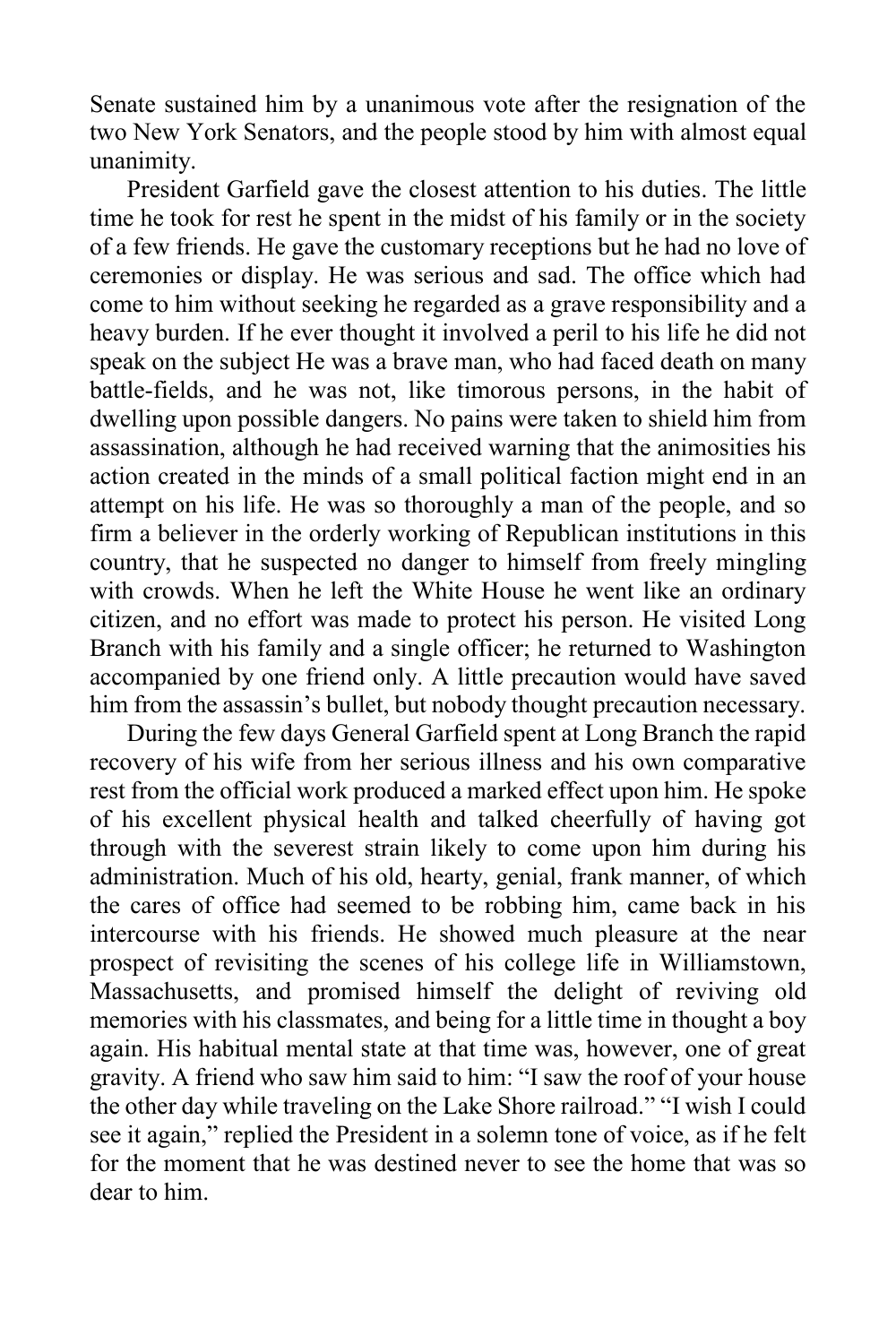## **ASSASSINATION AND DEATH.**

By close attention to the duties of her position as hostess of the Executive mansion and assistant to the President in the onerous duties devolving upon him in putting into active operation the machinery of the new Government, in a building subject to the influence of the malaria arising from the low grounds near the White House, Mrs. Garfield was attacked by a well- nigh fatal disease that finally compelled her removal to the sea shore for complete recovery. She was taken to Long Branch before June was fairly opened, leaving the President to his multifarious duties, which he carried on with his wonted vigor, his mind at the same time filled with thoughts of her he missed in his every task. A few weeks of rest and quiet at the sea shore had almost restored her to her usual health, and preparations had been made by the President to take a short respite from the daily cares of official life. Arrangements had been made for his trip to Long Branch on the morning of the 2nd of July, accompanied by Secretary Blaine and Colonel Rockwell, as well as his two sons, Harry and James Garfield, and their tutor, with two others of the family, members of the Cabinet also being of the party. The carriage containing the President, Secretary Blaine, and Colonel Rockwell arrived at the depot a short time before departure of the train. The Secretary preceded the President into the ladies' waiting room. The President had advanced but a few steps into the room when a man stepped behind him, drew a revolver, and fired directly at his back. The President threw his hand to his back, tottered, and fell forward upon his face. As he fell the assassin fired a second shot, but with no further injury. He was immediately seized and hurried away to close confinement

Sympathizing hands lifted the stricken President, placed him on a mattress, and conveyed him up the stairs to a private room connected with the officers' quarters of the railroad. There his wound was examined by Dr. Townsend, health officer of Washington, Surgeon-general Barnes of the United States army, and Dr. D. W. Bliss, of Washington. It was thought best to at once remove the President to the White House, and an ambulance was called in which, guarded by a force of police, he was quickly conveyed to the place he had so lately left in perfect health, and in the full strength of his manhood. A telegraph message was at once sent to Mrs. Garfield, at Long Branch, acquainting her with the disaster that had befallen the President. A special train conveyed the grief- stricken wife to the bedside of her husband, which she left only when absolutely necessary during the eleven long and sad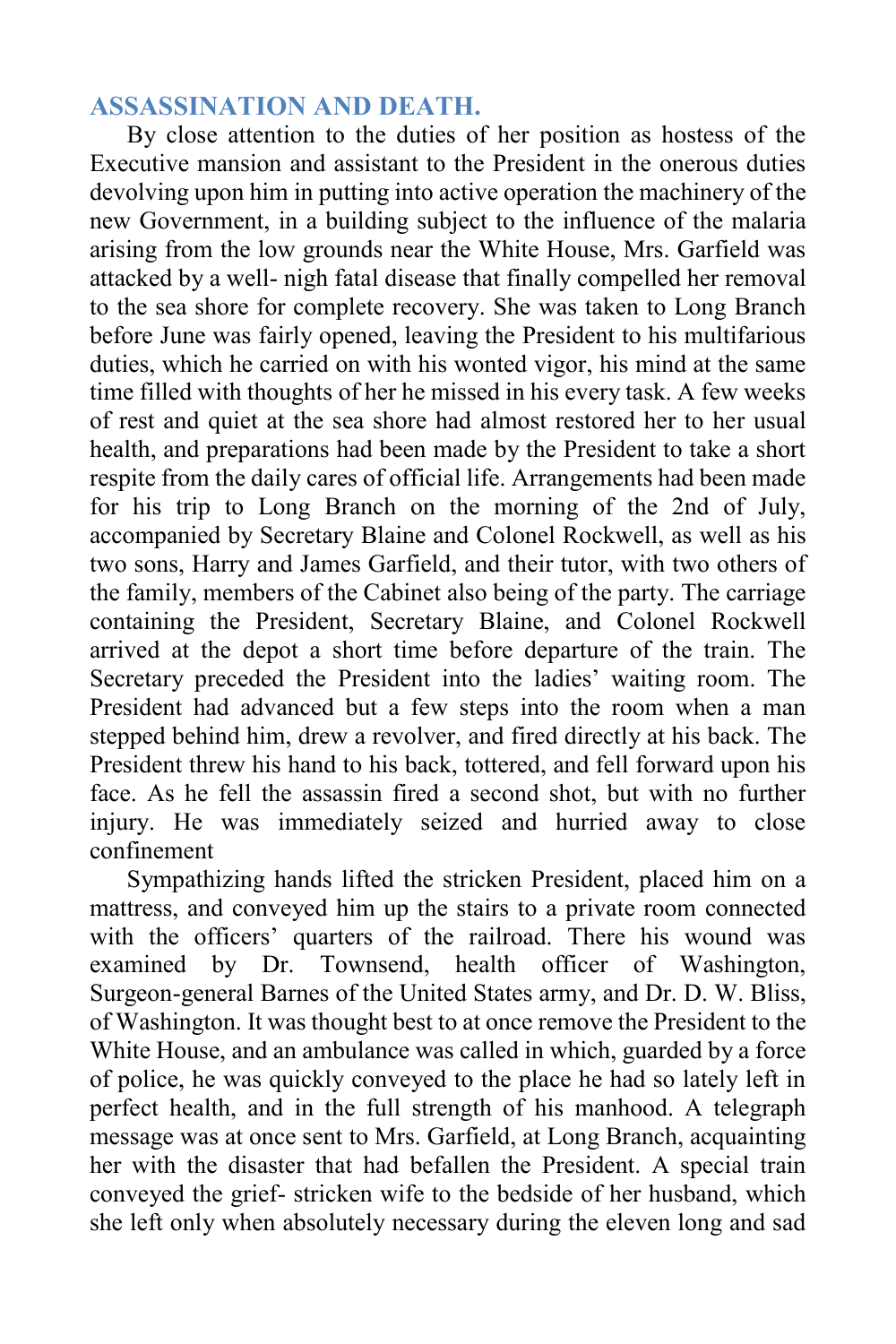weeks that followed.

The report of the assassination of President Garfield produced great demonstrations of sorrow throughout the country, as well as in foreign lands. In no place was the grief deeper or more heartfelt than among his friends and neighbors in the district he had for so many years represented in Congress. The premature report of his death came like a clap of thunder in a clear sky. No one could imagine any cause why such a man should be laid low by an assassin's bullet, and the report could not be believed. Subsequent reports confirmed the shooting, but as life continued hope began to revive, and many expressed the belief that he might yet recover and resume his place among men.

The wearisome watching and hope against hope were prolonged week after week, the stricken man gradually growing weaker as day followed day. As the weeks passed by the President frequently expressed a desire to return to his home near the quiet country village of Mentor, where he might rest. A consultation of the attending surgeons was held on the 4th of September, and on the morning of the 6th he was carefully conveyed in an express wagon to the car prepared to take him to the seaside cottage at Elberon. In the afternoon of the same day he was resting quietly in the cottage, listening to the ceaseless murmur of the waves upon the shore, and from his cot watching through the window the white sails of passing vessels. The days resumed their wearisome round, the sufferer each day becoming weaker. At length the end came. On the 12th of September it became evident to the attendants that the dreaded change was not far distant Still he lingered on, brave and patient through all, until the night of the 19th. He had rested as well as usual during the day and at evening fell asleep. About 10 o'clock he was awakened by a terrible pain in the region of the heart All was done that could be done, and at 10:35 the end had come. The noble, self-sacrificing man and President, James A. Garfield, had breathed his last.

The rest is soon told. A post mortem examination demonstrated that death must surely have taken place from the nature of the wound. The ball had fractured the right eleventh rib, passed through the spinal column in front of the spinal canal, fracturing the body of the first lumbar vertebra, driving pieces of bone into the adjacent soft parts, and finally became encysted. Death was immediately caused by hemorrhage of one of the mesenteric arteries, a large quantity of blood finding its way into the abdominal cavity, which was probably the cause of the pain in the chest complained of a few moments before death.

The body of the dead President was embalmed, and lay in view in the